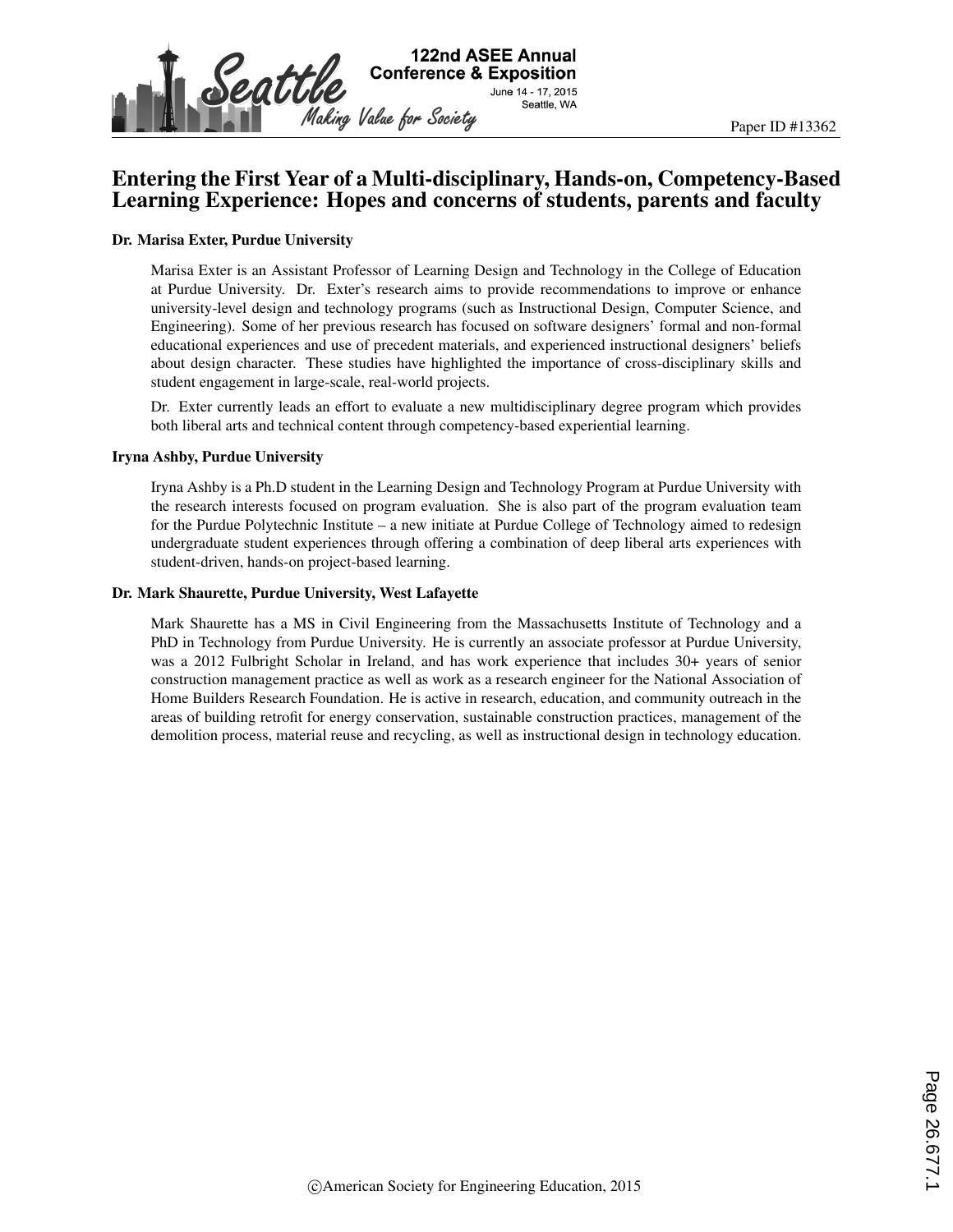## **Entering the First Year of a Multi-disciplinary, Hands-on, Competency-Based Learning Experience: Hopes and Concerns of Students, Parents, and Faculty**

#### **Abstract**

When first year students enter a new program that fundamentally differs from their past educational experiences, new types of pressures may impact both students and their families. To identify some of the pressures that should be anticipated when introducing a new program, this exploratory case study focused on the hopes, concerns, and fears of the first cohort of students enrolled in the first semester of a pilot program at the Purdue Polytechnic Institute – a new multidisciplinary, hands-on, competency-based program. Since students do not act in isolation, additional considerations are given to expectations and concerns of their parents, and faculty response to those concerns. Students and parents were surveyed, and in-depth interviews were conducted with both students and faculty. Qualitative and quantitative analyses found that while the majority of students and parents were excited about the hands-on, student-centered approach, concerns were raised about employability, the ability to seamlessly transfer back to traditional programs, and ability to develop the same skills and knowledge as students in traditional technology programs would. The use of badges instead of grades caused further confusion and distress among students, especially during the first few weeks of the program. Program faculty attempted to ameliorate these concerns through transparency and by providing additional structure, with mixed success. Along with the findings, potential implications for similar programs and areas for future research are discussed.

#### **Introduction**

This exploratory case study offers insights into the excitement and challenges of implementing the first year in an experimental pilot program. As part of a set of initiatives to transform higher education at Purdue University, the Polytechnic Institute (PI) was designed to be a multidisciplinary, hands-on, competency-based experience for undergraduate students in technology programs. In Spring 2014, the PI began recruiting students, and in Fall 2014, the program opened its doors to its first cohort. The faculty who had taken a year to design and develop the first year curriculum eagerly awaited their new mentees. However, students came in with their own hopes and concerns, which impacted their desire to join and remain in the program. Students were not alone in their decision-making. They were guided and supported by parents who themselves had both expectations and concerns about their children entering an experimental pilot program. This paper explores those hopes and concerns, and faculty members' responses to them.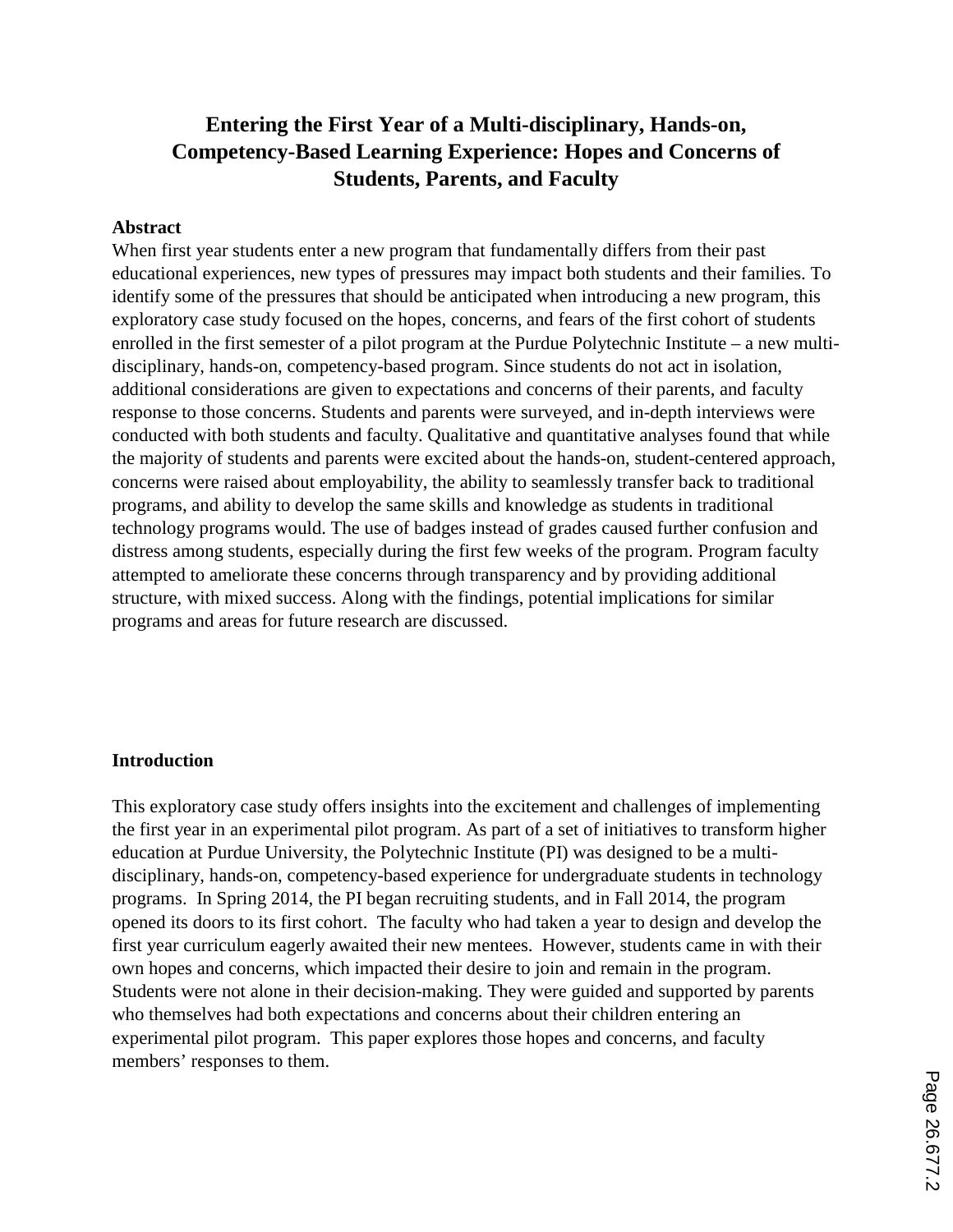### **Literature Review**

Transition to college life holds many promises of independence, new friends, experiences, and career prospects. However, along with the excitement comes anxiety and fear that may undermine positive feelings and, if left unchecked, may make it difficult for some students to continue their academic career. After all, the freshman year is the toughest one students face in their lifetime [1]. If these fears are not recognized and addressed in a timely manner, they may lead to a student dropping out of the program they are enrolled in, or even out of college entirely [2].

However, it would be a mistake to consider students' hopes and concerns without taking into account their immediate network. Research shows that the generation of students who are currently entering college, also known as "Millennials", have particularly strong ties with their parents [3]. Parents are often the ones who help make decisions not only before their child selects a major but throughout their academic career and even beyond [4, 5, 6].

To better understand the spectrum of concerns and emotions resulting from being enrolled in a novel college program, we first need to understand typical first-year student concerns and expectations.

### *Overview of First Year Students' Concerns and Expectations*

The topic of concerns and expectations is an important one in higher education. Previous research shows the following common areas of emotional struggle among freshman students, namely:

*Social and relational*: Starting college means for many students moving out of home and to a new location, and therefore experiencing a separation from family and friends. Even students who continue staying with their families and commute to school still face a considerable degree of change in their relationships and time spent together. Without emotional preparation, students may need to undergo significant adjustment during their first year [7]. Such adjustment may be even harder for the Millennial generation, whose connectedness with their families is stronger than in prior generations [3]. While all students go through the renegotiation of family relationships and development of their own networks, many millennials may not be as ready to sever family ties, allowing or even expecting their parents to remain continually involved in their educational decisions and campus life [3, 8]. Feeling protected, special, and sheltered from many troubles throughout their previous years of schooling, they may expect the same level of support and care at college and may go back to parents in need of comfort at harder times, while missing opportunities to develop their own coping techniques [9].

*Relationship with peers:* Socialization brings another important point of the transition to college life, namely the establishment of relationships with new peers and by extension a change in their social identity. Research shows that the development and support of the social network of freshmen help incoming students better adjust to new life at college [8, 10].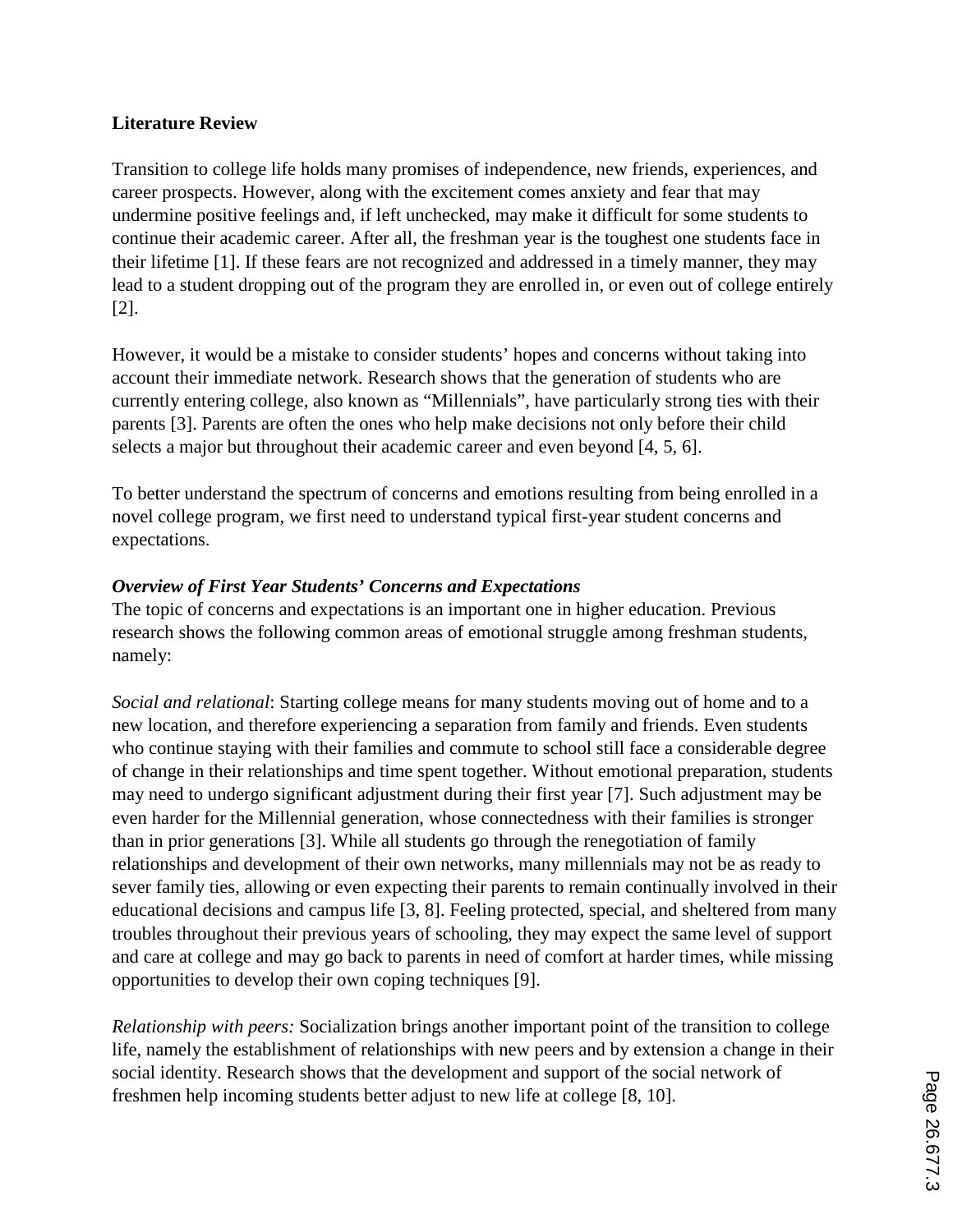*Academic engagement and performance* can be another factor that brings up concerns among students entering college [8]. The current generation of students is characterized as highachieving and pressured; "they want a structure enforced to ensure that compliance will lead to achievement" [9, 11]. However, they may find that the quantity and quality of work required at college is significantly different than what they were used to in high school, resulting in stressful relationships with the faculty.

*Gender and racial concerns* may emerge, particularly for female and minority students entering engineering majors, which have long been dominated by white and Asian males and as such may be considered unattainable [11, 13]. Yet, Millennials are one of the most diverse groups in the history of the nation and have seen their own mothers, or mothers of their peers, being gainfully employed. Thus, they have developed certain expectations about their own professional future [9].

While the aforementioned factors impact students' overall transition to and adjustment in college, another significant factor for a newly created program would be *program expectations*. Expectations about a college, a program, or even a course serve as a prism through which students see their educational environment. However, such expectations are not stagnant and may change with access to new information about, or experience with, the environment [14]. Millennials are often confident that they will be able to meet all expectations and requirements, as long as their own expectations are met [9]. Yet, if what they see is not congruent with their expectations, this would not only create a dissonance but also serve as a catalyst of less desirable behaviors inside and outside the classroom [15].

The aforementioned concerns, fears, and expectations are often considered when a student is enrolled in a traditional classroom with already somewhat known outcomes, like mechanical engineering or biology. Being the first cohort in a newly created program that differs from traditional education on both systemic and individual levels may create additional fears and concerns about both the immediate, and the distant future.

### *Changing Expectations for Preparing Engineering Professionals*

Employers overwhelmingly demand that graduates be innovators; proficient at written and oral communication; have the ability to solve complex problems in a real-world setting; have a broad skill-set; and that they demonstrate ethical judgment and integrity, intercultural skills, and the capacity for continued new learning [16]. Many of these skills can be gained through meaningful incorporation of liberal arts into higher education [16]. However, current engineering education has not yet embraced the notion of the "cooperation among the previously separate disciplines to attack problems that have no recognizable boundaries" (p.17) [17] to enable students to quickly adapt to the consistent shifts in directions taken by technology and engineering in the real world where the globalization, the development of a knowledge economy, and rapid changes in technology make skills of recent graduates obsolete in as little as 18 months [12, 18, 19].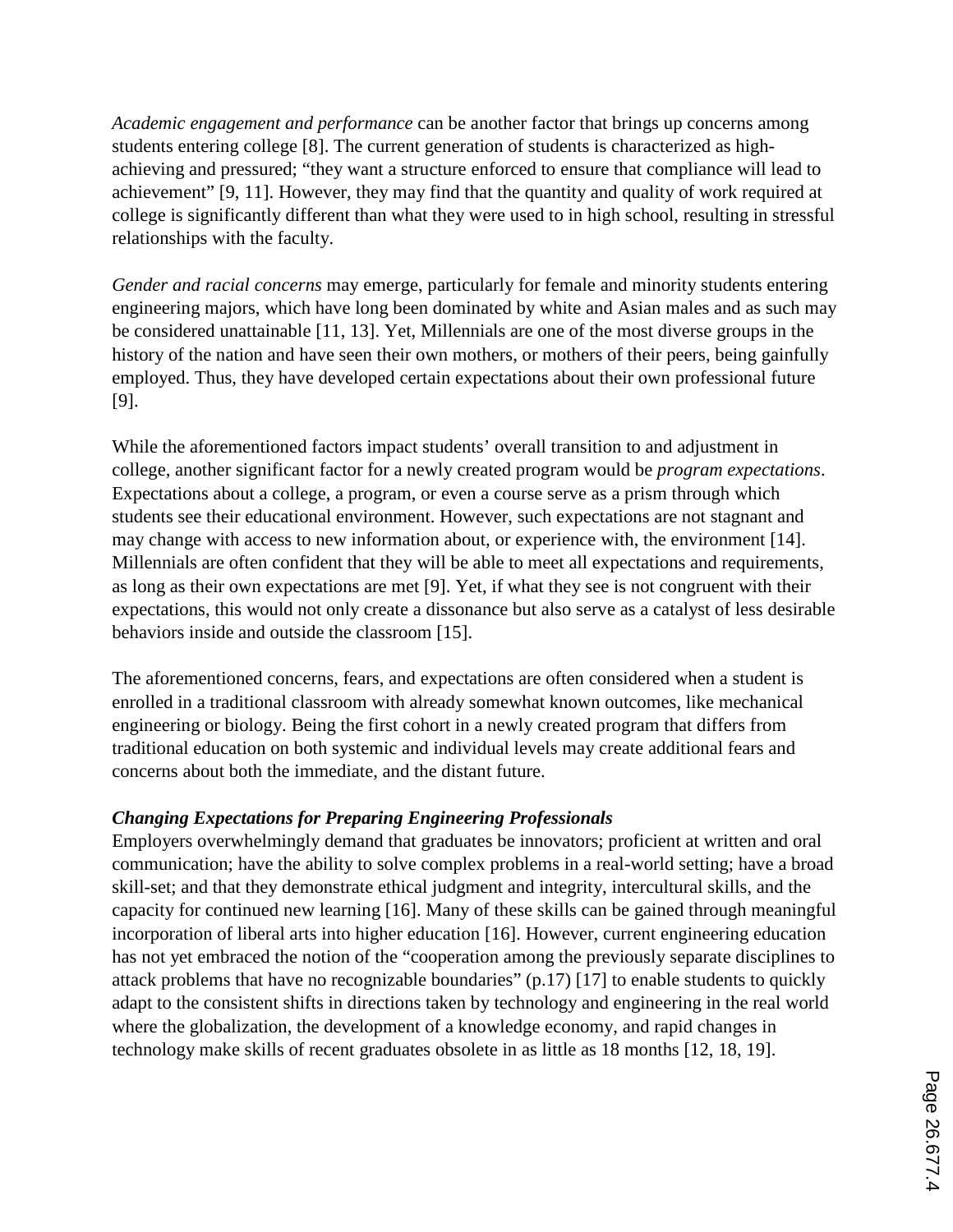However, changes in curriculum should also take into account the particular challenges of working with Millennial students, who are often characterized as learners that prefer group/collaborative activity, are fascinated by new technologies, prefer experiential activities and structured coursework, and may not be well prepared by their previous schooling to tackle complex self-guided learning or problems without a clear "right" answer [20, 21, 22, 23].

### *Study Setting*

A multi-disciplinary team of 15 faculty members at Purdue, a large Midwestern, land-grant, R1 university, were tasked to develop the PI, a new learning experience that will provide students with a personalized pathway to develop diverse, cross-disciplinary competencies.

To ensure the success of the PI towards meeting its overarching goal of raising a new generation of global engineers, the following values were developed to guide the team efforts [24, 25]:

- *Student as a whole person* to help students develop individual talents, deepen understanding of the world, and develop skills to be a productive member of society.
- *Diversity of thinking, knowing, and learning* to support divergent and convergent thinking, cognitive and embodied knowing, and theoretical and experiential learning.
- *Openness, collaboration, and cooperation* through collaborative learning, production, and consumption of knowledge to embrace the creative powers of the community.
- *Access* to all students to nurture and support all talents and sensibilities from diverse backgrounds, means, preparation, and experiences.
- Students' *autonomy* to make learning a personal act of discovery fueled by strong motivations and commitment.
- *Risk taking* to support open-ended inquiries, encourage learning from failure, and develop courage, creativity, and competence.

The program aims to achieve these goals with a seamless merge of technical and liberal arts to allow students to experience the interconnectivity that is seen in the work world but generally not reflected in academia. Students are required to tackle ill-formed problems by analyzing and deconstructing the problems, assessing the needs, researching options, and offering well-rounded solutions. The environment in which students operate starting with their very first semester in college would cater to the development of such skills through hands-on learning by doing, determining their own learning path and focusing on topics they are drawn to, and support from instructors who act as guides on the selected path. To avoid the rigidity of traditional credit hours, assessments, and grades, the faculty elected to incorporate interwoven competencies across multiple learning experiences, and to use an electronic badge portfolio to mark the development of skills and knowledge. This portfolio will be used to provide hard evidence to potential employers of the specific skills students possess.

To provide multiple points-of-view and introduce students to different areas and experiences, the intent is for each cohort to include students with diverse professional interests. This would allow students to explore and develop new areas of interest that may not be otherwise available for them. In this first exploratory year, a PI degree had not yet been established. Therefore, students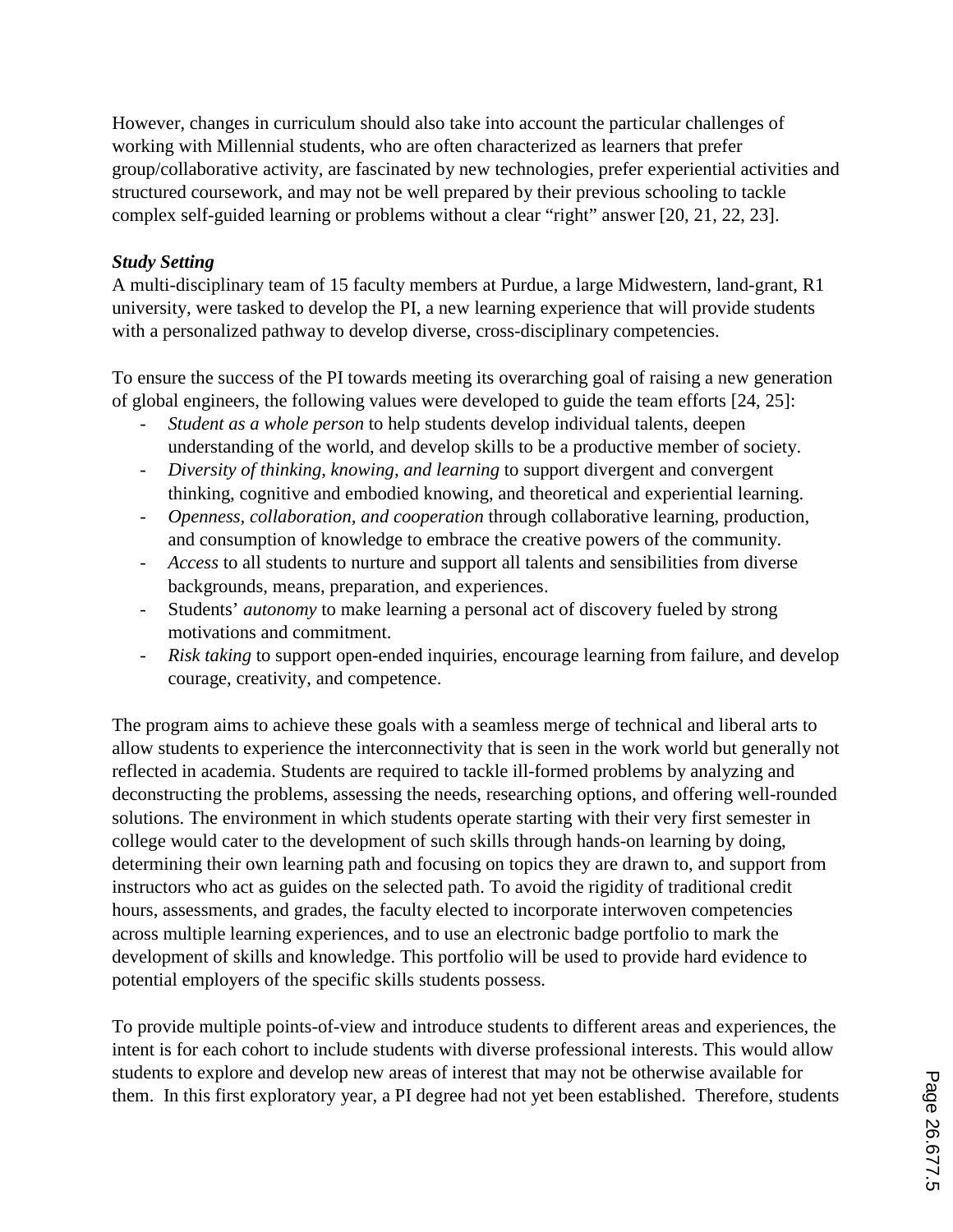entered the program with one of the traditional COT majors and were expected to pursue competencies equivalent to those they would gain in courses within the major area, in addition to the more general PI competencies.

The first semester experience of the PI was built around two major components. A Seminar course was designed and taught by faculty from across the COT and the College of Liberal Arts. The goal of this 10-hour/week course was to develop creativity, empathy, critical thinking, and written, oral, visual and auditory communication skills, through use of a variety of instructional methods. A Design Studio course (eight hours per week) was co-taught by a professor from the COT and a professor from the Theater department in the College of Liberal Arts who specializes in scenery technology and engineering. The Design Studio was intended to foster design thinking, critical thinking, and domain-specific skills through engagement with a series of realworld, ill-structured problems. Students were given the opportunity to gain other skills through traditional courses, close work with mentors from their desired discipline, or self-study. By the end of the semester, students were able to earn up to 33 badges, including optional badges that allowed them to focus on their interest in specific skills or topics.

The team was aware that adapting Signature Pedagogies [26] from other fields, such as seminar and studio models, would require that both faculty and students become accustomed to a new way of teaching and learning. They were also aware that there were trade-offs to be made between adding significant Liberal Arts content and cross-disciplinary experiences, and maintaining the strengths of the traditional programs in the COT, specifically the development of domain-specific competencies. Therefore, it was expected that students and parents would have a range of fears and concerns, as well as hopes about the possibilities offered by this program.

### *Research Questions*

This paper explores these topics, by addressing the following research questions:

- 1. What did parents and students hope for from this new program?
- 2. What concerns did parents and students express about the new program?

3. What concerns were alleviated or did they continue after the first weeks of the semester? What new concerns emerged?

### **Methods**

#### *Participants*

#### *Students*

The first cohort started with 36 freshman students. However, by Week 5 of the fall semester, 3 students dropped the program. Twenty students participated in a survey conducted during the fifth week of the semester, and seventeen participated in interviews the following week.

The composition of the group  $(N=36)$  in comparison with the overall indicators for the COT in the beginning of the Fall 2014 semester was as follows: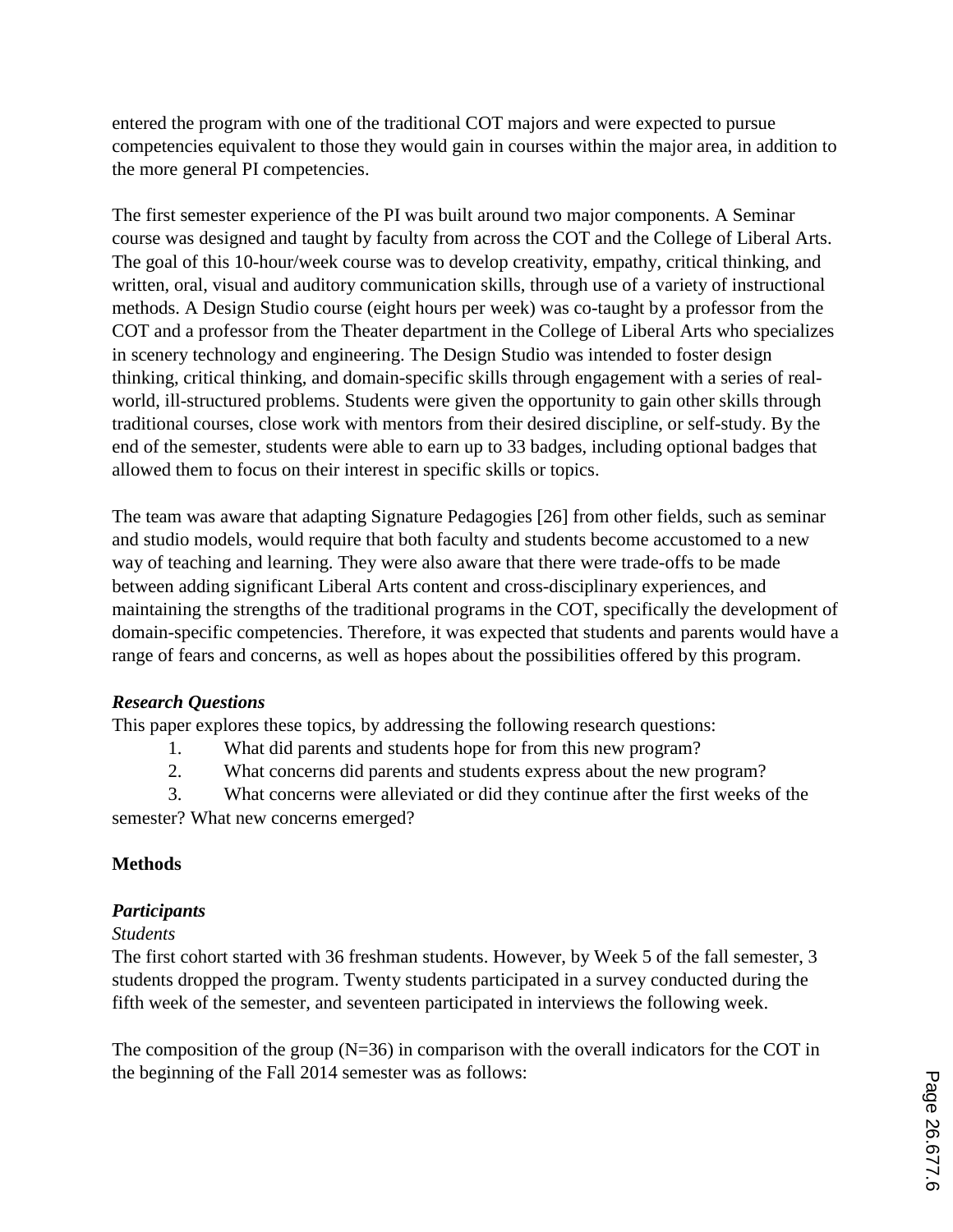Students' mean age was 18.14 (17-21 years old). Females represented 16.67% of the group, whereas the average admission of females into the University's COT was 16.5%.

The distribution of majors was similar to the overall COT indicators (see Table 1).

#### Table 1

*Distribution by Major of PI students in comparison with COT freshman student population for 2014/2015 academic year*

| $201122$ weaven't real                      |                  |                      |
|---------------------------------------------|------------------|----------------------|
| Majors                                      | PI ( $N=36$ ), % | COT ( $N=3,257$ ), % |
| Mechanical Engineering and Technology       | 33.3             | 30.4                 |
| <b>Computer Graphics and Technology</b>     | 11.1             | 11.2                 |
| Computer and Information Technology         | 16.7             | 14.3                 |
| Aviation                                    | 8.3              | 17.9                 |
| <b>Business and Construction Management</b> | 5.6              | 11.2                 |
| <b>Exploratory Studies</b>                  | 19.4             |                      |
| Other (Industrial distribution, MFET)       | 5.6              |                      |

Additionally, 52.8% students reported that they considered themselves an "A" student while 44.4% considered themselves "B" students (one person did not provide a clear answer). In comparison, the high school GPA for the COT for 2014-2015 academic year was similar with an average GPA being 3.58/4.0.

### *Parents*

Eighteen parents participated in the survey. One person from each household was asked to respond, and mothers represented 83.33% of the group. When asked for their education level, the distribution was as follows:

Table 2

*Self-reported distribution of educational levels among parents of the PI students*

|                                 | $\cdots$                             |
|---------------------------------|--------------------------------------|
| <b>Educational level</b>        | Percentage of parents ( $N=168$ ), % |
| High School Diploma             | 11.1                                 |
| Some college                    | 16.7                                 |
| Associate degree                | 16.7                                 |
| Bachelor's                      | 38.9                                 |
| Master's                        | 5.6                                  |
| Doctoral or professional degree | 11.1                                 |

## *Faculty*

Of the fifteen faculty involved in the design of the program, seven were actively involved in teaching during the first semester (while others developed spring courses or participated as liaisons to other departments and university offices, evaluators, and other roles). The seven teaching faculty came from a range of disciplines, including Communications, Computer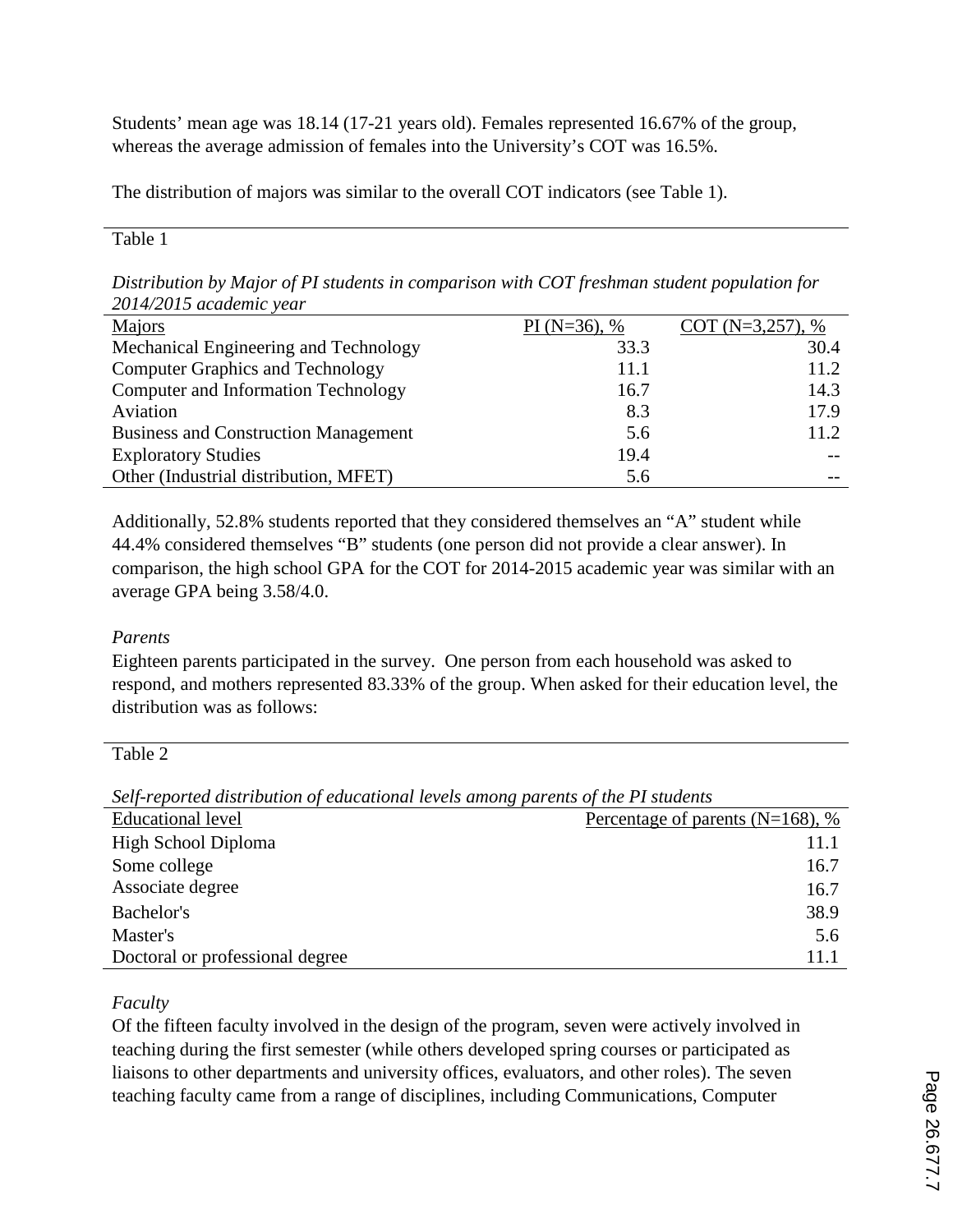Graphics Technology, Electrical and Computer Engineering Technology, English, Libraries, and Theatre (with specialty in scenery technology and engineering). All seven teaching faculty were interviewed mid-semester, and the majority of the faculty group participated in regular reflection meetings.

#### *Data Sources*

Students were surveyed at the beginning of the first week of class, and again at week 5. The survey instruments were designed as part of a larger evaluation study. The portions relevant to this paper in the week 1 survey included demographics; the role parents played in decisionmaking about this program; a set of items that required students to indicate the traits they expected from the program, and whether these traits were important to them; and open-ended questions about students' expectations, what appealed to them most, and what they were most concerned about (Appendix A). The week 5 survey included Likert questions about their transition experience and their satisfaction with various aspects of the program and open-ended questions about what they liked and disliked in the program (Appendix B).

Interviews were conducted with students in week 6 by a team of five interviewers. These interviews addressed students' experiences within the program, what they believed was working well, and what they believed was not working well. We used a semi-structured interview approach; an interview guide was created including high level questions that should be addressed during each interview. Each of these questions was addressed in each interview, but interviewers allowed participants to stray from the guide and introduce relevant topics that may not have been foreseen by researchers.

A parent survey was mailed to the household of each student in the second week of the semester (Appendix C). One parent responded in each household. The questionnaire was matched to the student survey instrument, and collected demographics; the role parents played in decisionmaking about this program; a set of items that required parents to indicate the traits they expected from the program, and whether these traits were important to them; and open-ended questions about parents' expectations, what appealed to them most, and what they were most concerned about.

Semi-structured interviews were conducted with faculty at mid-semester. These interviews addressed faculty's experience with students and other faculty, and their beliefs about what was going well and what could be improved for next time. Researchers also attended and took notes at faculty reflection sessions. Finally, class observations were conducted to inform our understanding of the other data sources.

### *Data Analysis*

Descriptive statistics were used to summarize closed-ended survey data. Qualitative data from interviews and open-ended survey items were analyzed using the constant comparative method for naturalistic inquiry [27], to discover themes related to hopes and concerns within and across stakeholder groups.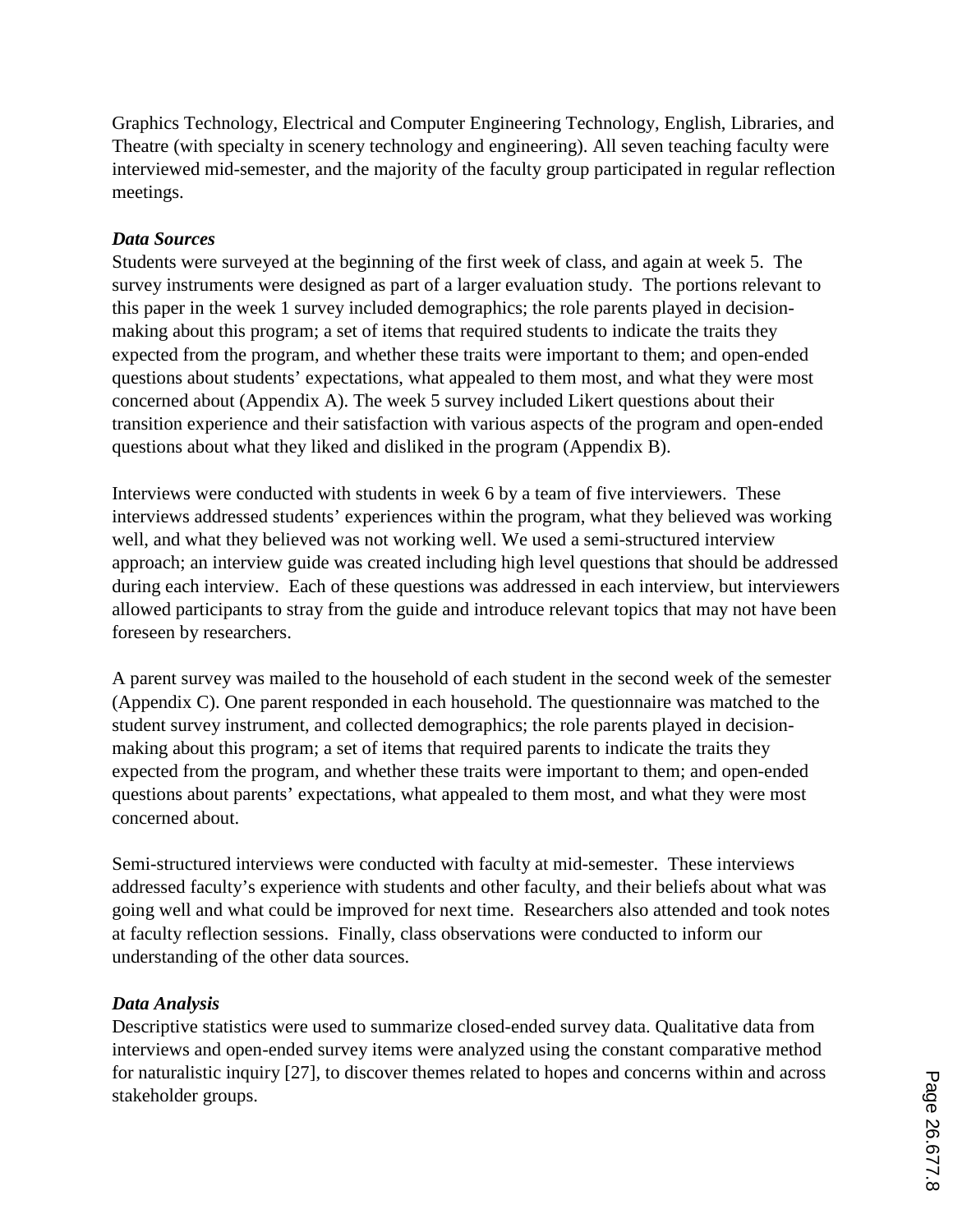### **Results**

### *Student Career Goals*

As shown in Table 1, students entered the program with a number of different intended majors. There were also a number of Exploratory Studies students who had not yet determined a major. Some of these already had firm ideas about which major they would like to pursue, while others indicated they were still very open. Forty-seven percent indicated they intended to pursue advanced degrees.

When asked in the Week 1 survey what their intended career path was, 25% indicated a specific field, such as biometrics or mechanical engineering, and a few even targeted a specific employer, such as Google or Disney. Others had broader goals, such as "inventing and discovering and innovating technology." Three indicated they wanted to make a difference in the world. One Exploratory Studies major stated "I did not want to choose between art school and computer science" and was hopeful that "[the] Polytechnic Institute [will] combine art with technology."

### *Parental Involvement*

Students and parents surveyed at the beginning of the semester were asked to indicate the level of parents' involvement in student decision making. As can be seen in Figure 1a and 1b, parents were very much involved– perhaps to a greater extent than they themselves realized in many cases.



*Figure 1a:* Students' perceptions of their parents' involvement in their decision to join PI  $(N=36)$ 



*Figure 1b:* Parents' perceptions of their involvement in students' decision to join  $PI(N=18)$ 

## *New Program Expectations*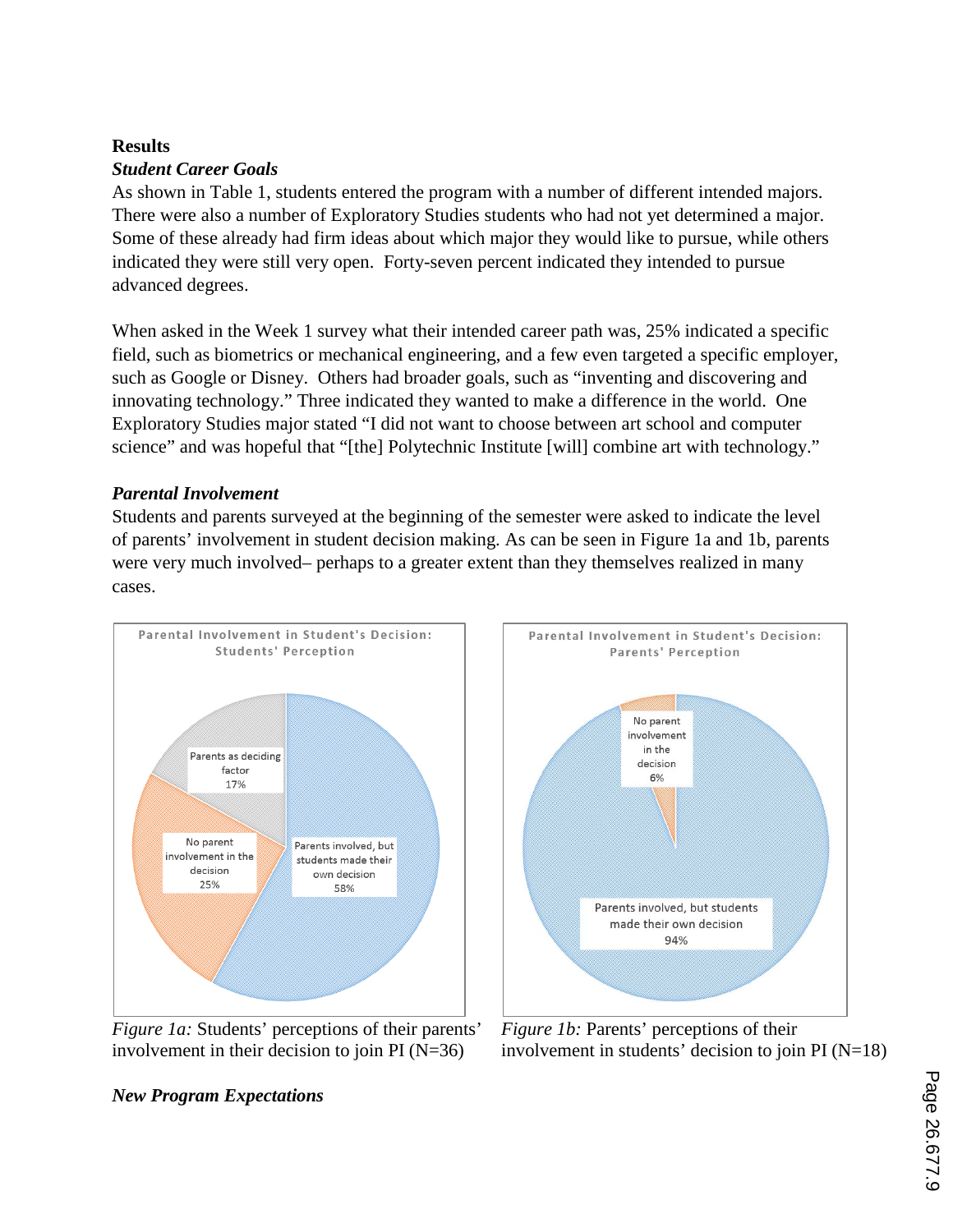Both students and parents were asked to indicate the importance of various program traits, as well as their expectations for the new PI experience. Three parents did not respond to the prompt for perceived importance, therefore the results were adjusted to consider reports of 15 parents. Table 3 contains the comparison of student and parent responses. Neither parents nor students were certain what to expect from the program, as evidenced by the many "Do not know" responses (in parentheses). Parents and students were also asked open-ended questions about their expectations. Their responses are discussed in the sub-sections below.

#### Table 3

| Categories                                            | Perceived Overall |          |             | Expectations about PI, % |  |  |
|-------------------------------------------------------|-------------------|----------|-------------|--------------------------|--|--|
|                                                       | Importance, %     |          |             |                          |  |  |
|                                                       | Student           | Parent   | Student     | Parent                   |  |  |
|                                                       | $(N=36)$          | $(N=15)$ | $(N=36)$    | $(N=18)$                 |  |  |
| <b>Focus on learning</b>                              |                   |          |             |                          |  |  |
| Focus on mastery over memorization                    | 86.1              | 86.7     | 83.3 (16.7) | 100.0(0)                 |  |  |
| Ability to work with faculty mentors                  | 83.3              | 93.3     | 100.0(0)    | 83.3(11.1)               |  |  |
| Hands-on opportunities                                | 80.6              | 93.3     | 91.7(5.6)   | 100.0(0)                 |  |  |
| Good fit for student's learning style                 | 77.8              | 93.3     | 72.2(25.0)  | 66.7 $(22.2)$            |  |  |
| Offer of a responsibility for own learning            | 75.0              | 86.7     | 80.6(16.7)  | 83.3(5.6)                |  |  |
| Combination of liberal arts and technical<br>subjects | 61.1              | 80.0     | 80.6(16.7)  | 77.8 (22.2)              |  |  |
| Less work than a traditional degree                   | 30.6              | 33.3     | 5.6(61.1)   | 5.6(55.6)                |  |  |
| More work than a traditional degree                   | 27.8              | 40.0     | 19.4(75.0)  | 11.1(61.1)               |  |  |
| <b>Focus on social relationships</b>                  |                   |          |             |                          |  |  |
| <b>Teamwork</b>                                       | 75.0              | 100.0    | 91.7(8.3)   | 94.4(5.6)                |  |  |
| Way to meet friends                                   | 66.7              | 60.0     | 83.3 (11.1) | 55.6 (33.3)              |  |  |
| Excludes current friends                              | 50.0              | 33.3     | 22.2(33.3)  | 11.1(16.7)               |  |  |
| Focus on post-graduation career                       |                   |          |             |                          |  |  |
| Good fit for student's career expectations            | 83.3              | 86.7     | 61.1(36.1)  | 72.2(22.2)               |  |  |
| Popular with employers                                | 80.6              | 86.7     | 41.7(58.3)  | 61.1(38.9)               |  |  |
| Helpful for graduate school                           | 66.7              | 73.3     | 30.6(69.4)  | 27.8(66.7)               |  |  |
| <b>Focus on Overall Program Qualities</b>             |                   |          |             |                          |  |  |
| Interesting program                                   | 83.3              | 93.3     | 94.4(5.6)   | 88.9 (11.1)              |  |  |
| Good place to learn                                   | 80.6              | 100.0    | 80.6 (19.4) | 77.8 (22.2)              |  |  |
| Fun program                                           | 77.8              | 73.3     | 72.2(25.0)  | 77.8 (16.7)              |  |  |
| <b>Parental Influence</b>                             |                   |          |             |                          |  |  |
| Encouraged by parents                                 | 50.0              |          | 69.4 (27.8) |                          |  |  |
| Encouraged by other parents or teachers               |                   | 60.0     |             | 22.2(55.6)               |  |  |

*Comparison of student and parent responses about aspects of program that are important for them and what they expect from PI*

*Note:* Numbers show percent who responded "yes". "Do not know" responses given in parenthesis.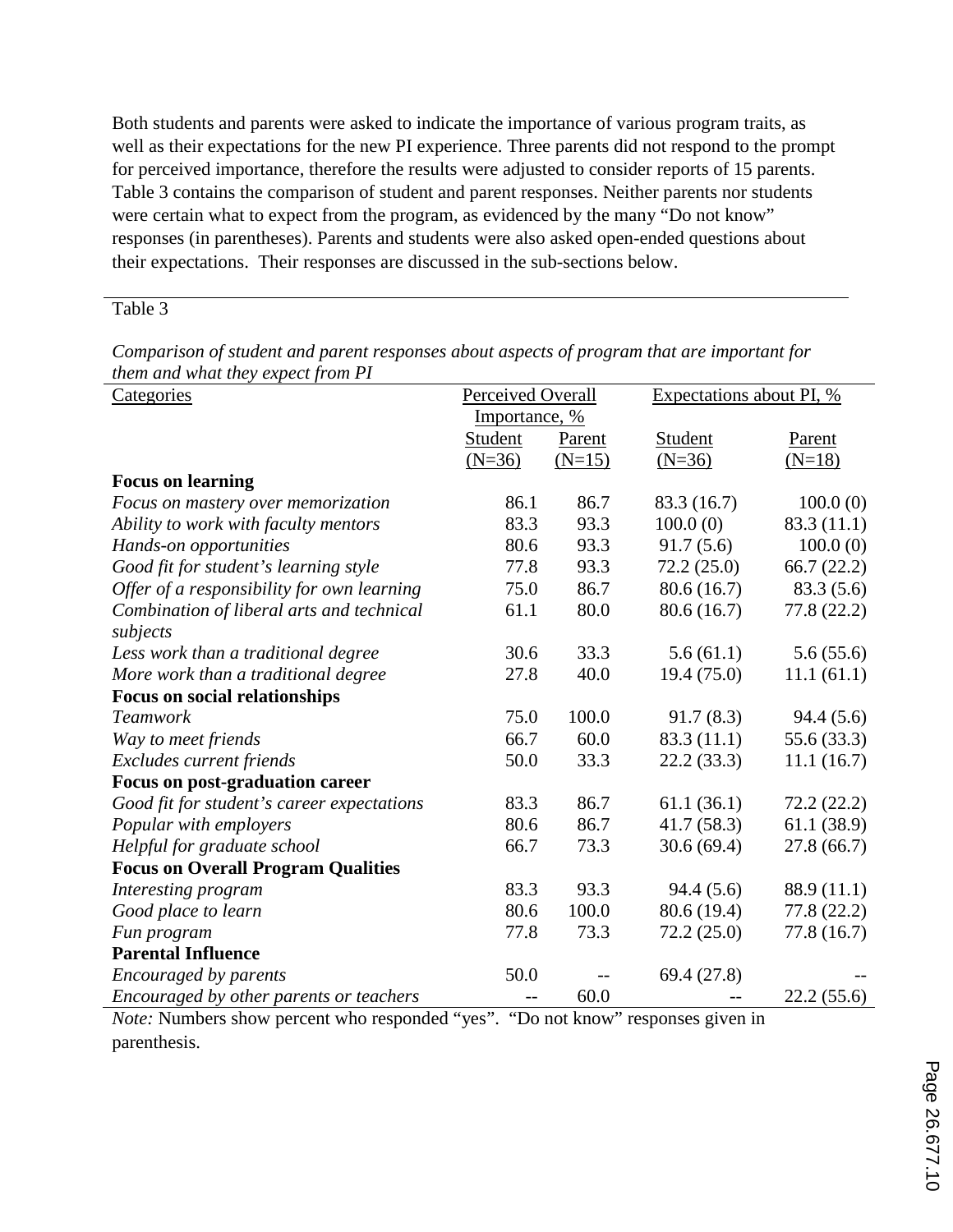#### *Appealing program traits*

Students had high expectations for the program, reflected both in their responses to the questions shown in Table 3, and in their open-ended comments, where many students stressed their excitement about participating in a very different type of college experience. As one explained, "[PI] appealed to me, because the way it was described to me, made it seem like it was about revolutionizing the way technology is taught". The vast majority of students indicated that a focus on mastery was important. As one student stated, "I expect there to be a higher emphasis on knowledge and understanding than on memorization." When asked what appealed to them most about the program, over half of students mentioned hands-on learning. However, only a handful of students specifically discussed the multi-disciplinary approach, and, as is show in Table 3, about 40% placed no value on experiencing a "combination of liberal arts and technical subjects", contrary to the expectations of program designers.

Both students and parents stressed the value of hands-on learning. As one parent who was herself a teacher explained, "My son gets more out of hands on learning than he does strictly lectures. I like the fact that they are learning to apply skills and knowledge learned. This will give him a giant step up in the business world. I see it daily kids have the skills and knowledge but do not know how to apply it." Parents hoped that the experience would provide their children a safe place to think outside of the box, be creative, and become excited to learn.

### *Meeting future goals*

In their open-ended responses, about a third of parents indicated they hoped that the program would "[teach] them the skills to be successful in their choice of profession". Parental expectations that their own child would "be prepared to be successful in the chosen field, and to get her first job" were similar to those expressed by students. However, about a quarter of parents feared that PI students would have fewer opportunities than their peers in traditional degrees. As one parent explained, "Do not get me wrong, I understand there is place for growth but this is their future and I would hate for my son to complete college with a degree that employers do not see as a complete degree." In contrast, only a handful of students indicated that they were concerned about employers understanding or accepting the new degree at the time they took the beginning-of-year survey – although this would change as the semester progressed.

### *Excitement of joining a new program*

The newness of the program was itself a major draw for students, with 36% indicating that they expected the experience to be unique or different. As one student responded when asked for expectations of the PI program, "the opportunity to be involved in something new, something uncommon, and something unexplored" was at the top of the list. In contrast to students' enthusiasm, a number of parents saw the fact that this would be an initial pilot year for the program as a risk.

### *Lack of certainty about program.*

Despite their enthusiasm, students did not have a very clear idea of what the new program would be like. As can be seen in Figure 2, the vast majority of students asked to think back to their initial experiences at week five indicated they did not know what to expect when they started this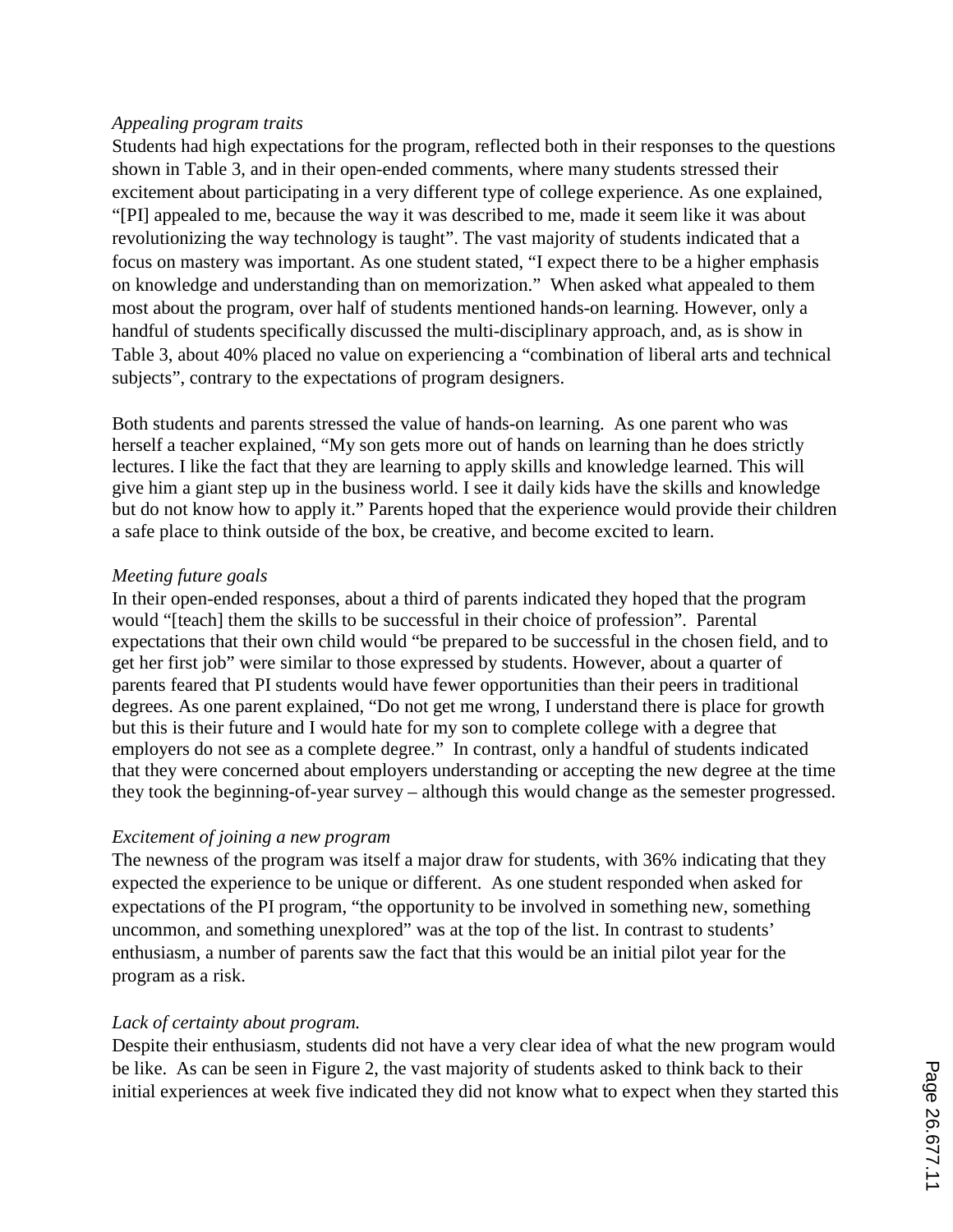

program, and most were "confused at how to be successful at PI", and uncertain whether the program would prepare them for their future career.

*Figure 2.* Students' week 5 responses when asked to think back to how they felt at the beginning of the semester (N=20).

## *Early Experiences in the Program*

### *Students' first impressions*

As they arrived for their first day of class, students were excited and jumped in to their first projects. As one explained in an interview conducted at week six, "The first week, [I was] very stoked. I was pumped up, we got to play with Legos the first day. It sounded like it was going to be a load of fun." Students indicated that they were overwhelmed at first, but soon adapted.

*I like being here a lot more than I thought I would. That first week of class, I was kind of intimidated by the entire thing. I didn't really know what to expect out of it. Now that I'm more adjusted and into everything, I know more of what to expect and such.*

Only a few students described insights into what they had learned by being thrown into a projectbased learning environment form the first day in the program. As one explained:

*So [the lack of structure] frustrated me a lot. That they were expecting me to do something they knew I didn't know how to do. And that was actually the point, it turns*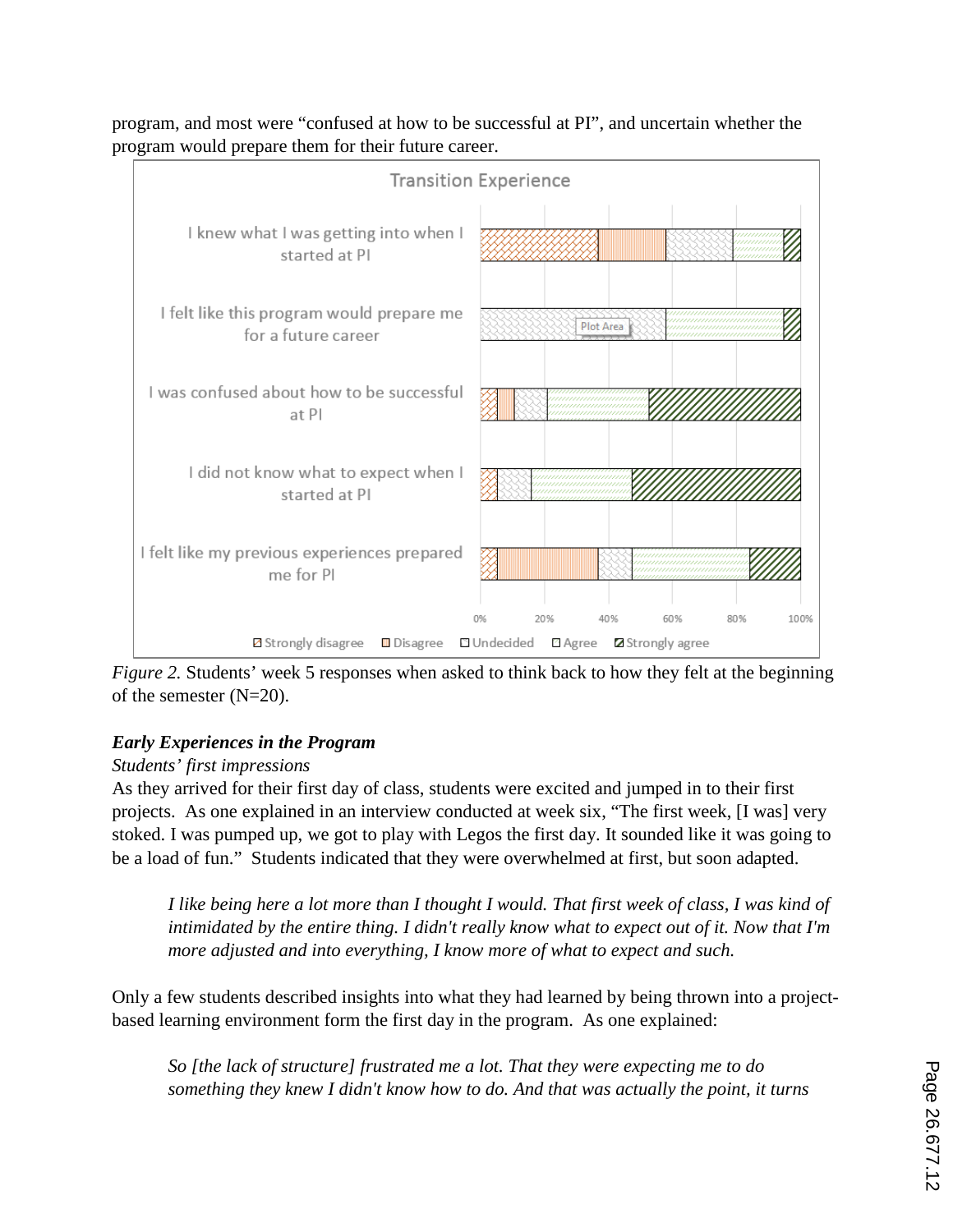*out. But the first two days of class, two days of Design Lab or two days of ethnography research, I didn't know that. But then they break it out a few days later that they wanted us to get to this point of frustration before they came in and helped us out.*

#### *Student confusion about program expectations and transferability*

Students struggled with difficulties that arose out of systemic issues in integrating this alternative program into the university. Although all students attended the same learning experiences at the same time, behind-the-scenes work done to align these experiences with traditional courses and requirements for programs of study caused difficulties with scheduling and advising. One student was accidentally enrolled in three extra classes beyond what was expected by PI and his major area, and spent several days "freaking out because I thought this was like the regular program…I had a bad experience because I didn't have really much time to do homework, didn't have much time to do anything because I signed up for too many classes."

Lack of clarity about the competency-model and how it aligned with traditional transcripts was a cause for anxiety among many of the students. As an international student explained, "Starts to get confuse. Because I don't know how they calculate my grade and I want to make sure I have good grade because that's the reason why I came here." Exploratory studies students (who had yet to declare a formal major) expressed concerns about the ability to transfer to traditional programs, while another student expressed concerns about his eligibility for scholarships if he did not receive an interim GPA.

By mid-semester, confusion about the competency model continued, at a more detailed level. This included confusion about how to interact with the badge system, with only 16% indicating they understood how to earn badges. Forty-two percent indicated they were uncertain whether badges accurately represented the work they had done, and 5% disagreeing that they did. In addition to being uncertain whether they had met the criteria for earning badges, students indicated they did not understand the relationships among the badges. A number recommended solutions, such as "A flow chart showing more explicitly how to earn the badges (i.e., what needs to be done in what order, etc.)"

### *Responses to the PI learning environment*

As shown in Figure 3, by week five, students had begun settling into their new environment. Students interviewed indicated they enjoyed engaging in projects, and compared this experience favorable with traditional courses, which they found "boring". Students also enjoyed gaining experience beyond their declared majors within the project-based Design Lab course. "Projects and everything, that's all going really well. It gives us a lot of hands-on work with specific stuff with electronics and programming and all the stuff that kind of covers all of our majors".

Although students enjoyed the projects themselves, the majority of students surveyed indicated in an open-ended suggestion box that the program should provide more structure or guidance. Several frustrated students stated that "they do not really teach us". Others indicated a small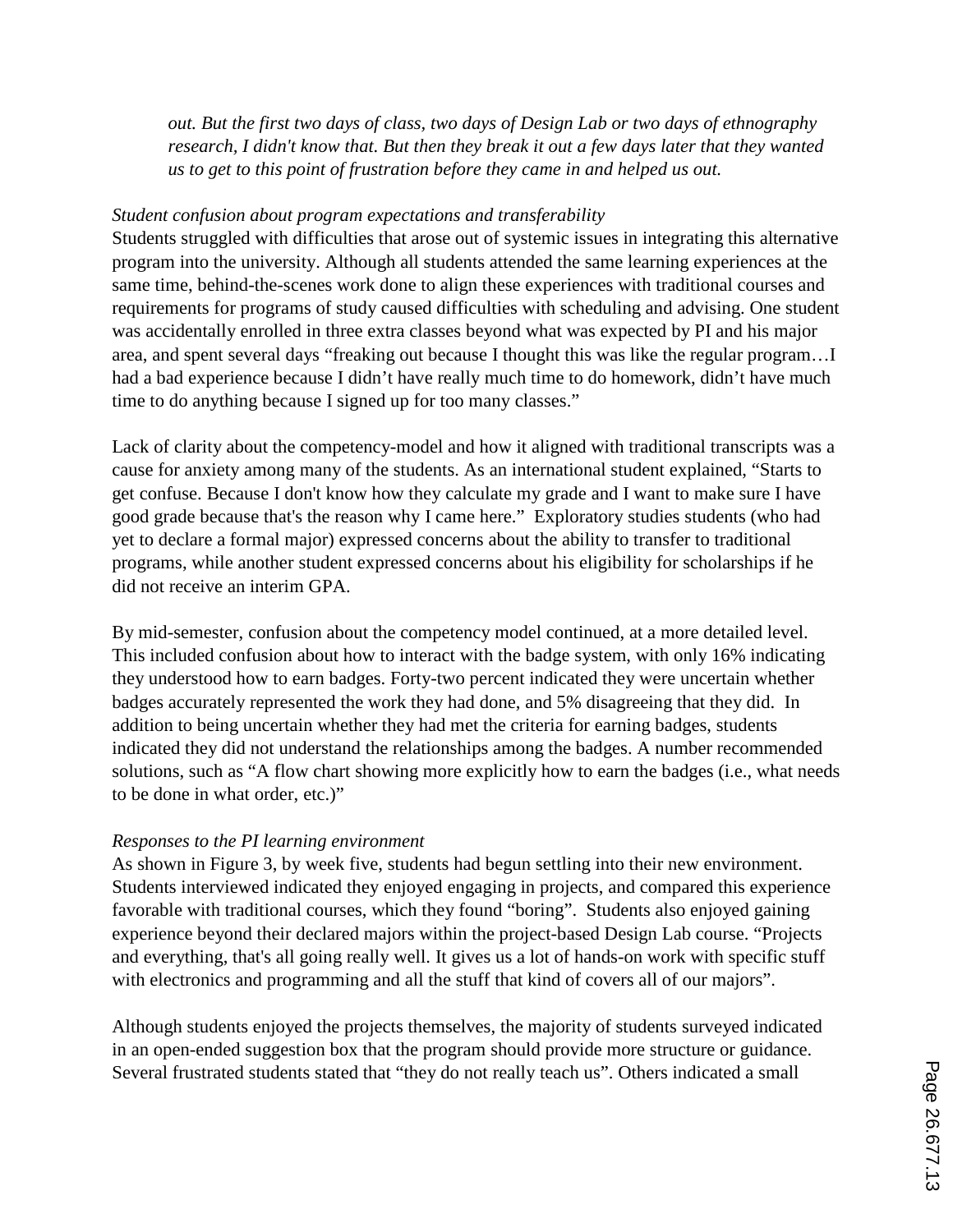amount of additional scaffolding could make a big difference. As one student suggested, "I think we should start from smaller or simpler things then become harder, harder, harder, step-by-step."

Others were quite concerned that the hands-on learning style would be insufficient to gain theoretical knowledge. One remarked:

*I think we should have more traditional classes, like more lectures and things like that. And after the class, we need homework, to finish that, and then we should do the things we are doing right now… but first we need to learn theory. Without theory, no, it's not going to work.*



*Figure 3.* Students' week 5 responses when asked to reflect on their experiences that represented PI values (N=20).

The competency-based model required students to resubmit work until faculty mentors felt evidence of mastery was provided. Some felt that this offered them an opportunity they would not have in traditional classes; "we always have the opportunity to go back and make it better and actually get it right." However, other students did not see this as a benefit, explaining that they would prefer to get a low grade and "be done with it" over having to resubmit multiple times.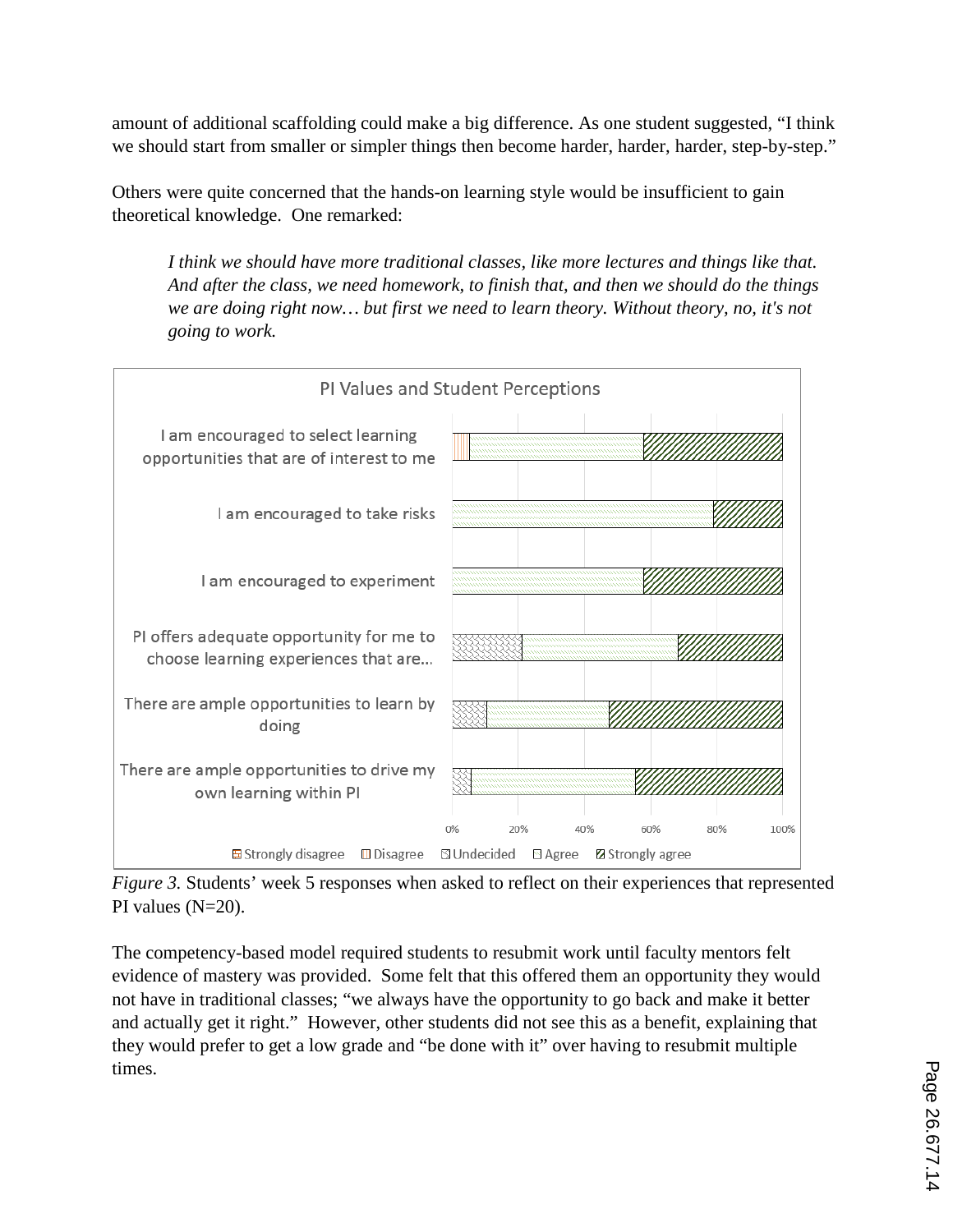Having to manage their own time was another aspect many students were unprepared for. Students recognized that their own procrastination added to their concerns and feeling of falling behind, but many requested that soft or hard deadlines be set. Seventeen percent of surveyed students' responses when asked what was not working well indicated that the workload was too high. Students suggested that this was due in part to lack of coordination of the schedule, and unexpected requests to re-work projects already handed in.

### *Relationships*

The unique nature of this program, which required the student cohort to be together in class about twenty hours per week as well as a high level of interaction between students and faculty, quickly led to a closely bonded group. "I think we're all really close together in PI. We all are pretty... It's 33 students who are spending a lot of time together. We're all pretty close knit right now and we all get along really well." They also supported one another on their individual work. "People who have knowledge already are, just out of the kindness of their heart, helping other people. If everybody is helping everybody then everybody is going to be doing better, and so I think that's a really awesome thing."

Students also stressed their satisfaction with their relationships with faculty mentors. "I feel like you guys should know that some of the professors are really great, fun to be around, you can tell that they care." This was often contrasted to faculty in outside courses. As one described an outside professor: "She's used to just so many students where she's just 'I'm a teacher. You're a student. I'll give you this information. I don't have to bother about catering to you anyway.' So it's either boring or it's uninformative."

### *Dealing with the newness of the program*

Finally, as the semester progressed, students began to recognize some of the drawbacks of entering a pilot program.

*I understand that's a big part of being the first people in a class. It's a new class, so they don't necessarily know what works and what doesn't yet.* 

They discussed their experiences with projects and teaching approaches being re-designed on the fly. Students were generally understanding in cases in which the rationale for the change was provided.

*I guess the restructuring [of the Design Lab assignments] was really nice, and again, it comes with the program is really early in inception. I guess as being a guinea pig, I'm open-minded at this. It hasn't really influenced my opinion of PI quite yet and the fact that we had to restart on something or that everything looks like it's chaotic and a mess.*

However, in other cases (such as modifications to the Seminar course) students expressed frustration about what they perceived as lack of coordination between instructors, and constantly shifting deadlines and expectations.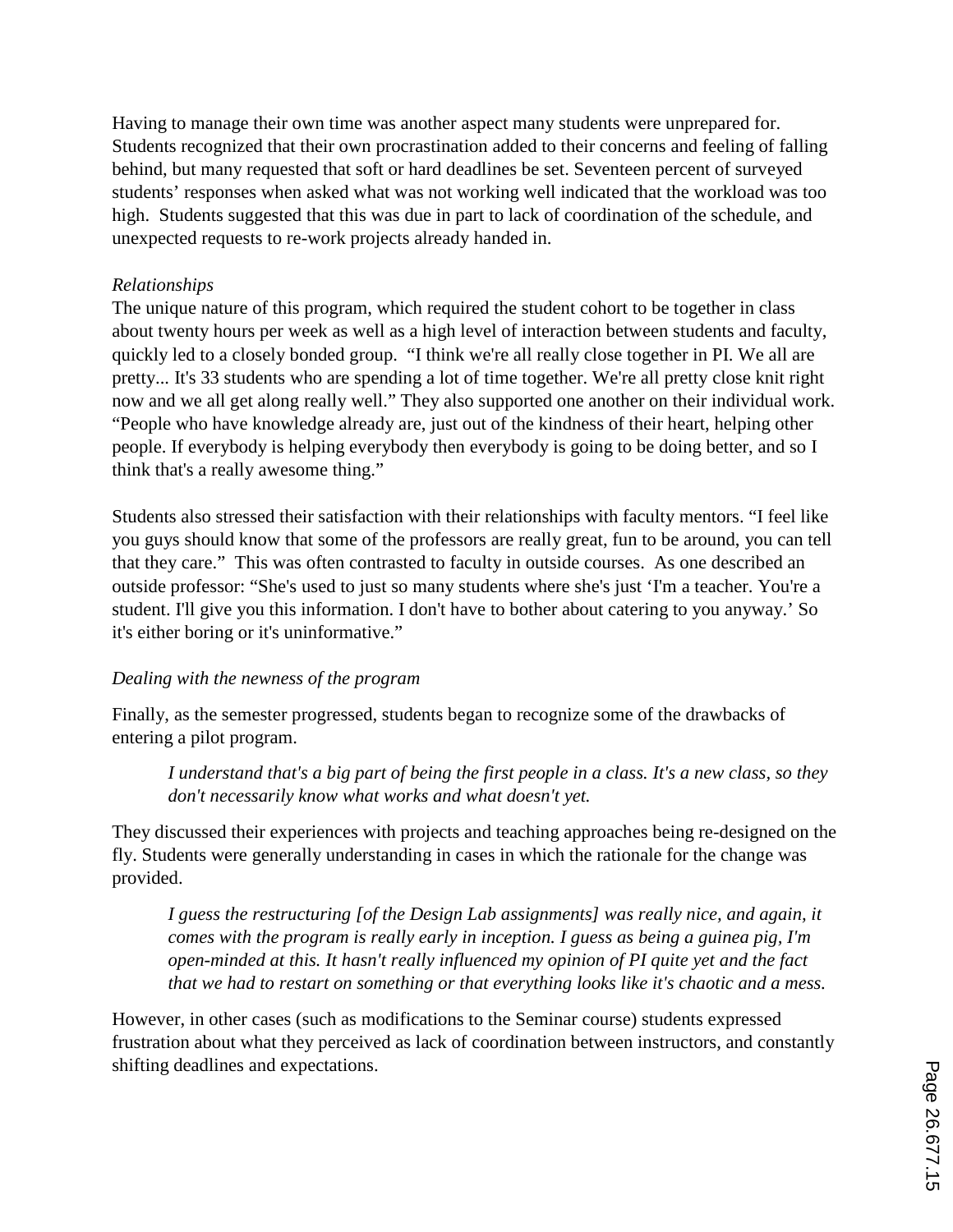Students indicated that resolving some of the gaps that existed could alleviate many of the issues they had had this semester – especially the lack of historical experience in the program that often left them feeling like they did not have enough foundation to build upon in their project-based learning.

*When [PI is] mature, there'll be a big project base. There'll be a nice, dedicated level of resources that the students can go to. They'll have an idea of how the best way to teach something is. I guess it takes time to teach something quickly.*

### *Faculty Reactions and Future Plans*

Many surprises were encountered as the language of "competencies" was coordinated with the university administration of "grades". The degree of concern expressed by students, especially regarding the competency-based model and how it would fit within the traditional university structure, was not anticipated by faculty. As the faculty became aware of students' concerns they attempted to ameliorate them through transparency and ongoing discussions. In some cases adjustments were made through administrative structures or in course design to ease the transition.

Another area of faculty vision that required adjustment was student autonomy. Faculty worked from an understanding of the benefits of students centered learning in which learners benefit from being given a great deal of autonomy and being encouraged to take risks in the process. They found that the first year student cohort was not prepared for the high level of freedom given within the PI learning environment. Many of the key components of the PI teaching and learning model, such as competencies, just-in-time learning, and flexible deadlines, were in stark contrast to the highly-structured way students had been used to learning in high school. Yet, faculty expected students to thrive in this environment from the very first day. Many students became confused and distraught. The faculty's response was not always unified, and in some cases discussion between faculty members in front of students added to students' sense that the environment was chaotic rather than well planned. The transition to student autonomy may have occurred too rapidly for these students.

Most students seemed to better understand why the PI learning experience was designed as it was by mid-semester, suggesting that some of the initial faculty concerns about student confusion may have been exaggerated. The time and pace required for this transition will be an obvious area of research moving forward.

Nevertheless, it became clear that a full four year curriculum design was needed to help students conceptualize how they would move through the program and how their current work would tie to long-term academic and professional goals. Implementing the long-term vision required a fully developed set of competency descriptions for each disciplinary area included within the degree. Without a selection of competencies, students would continue to have good reason to wonder what they can expect in the years that follow and their potential for career preparation from the PI.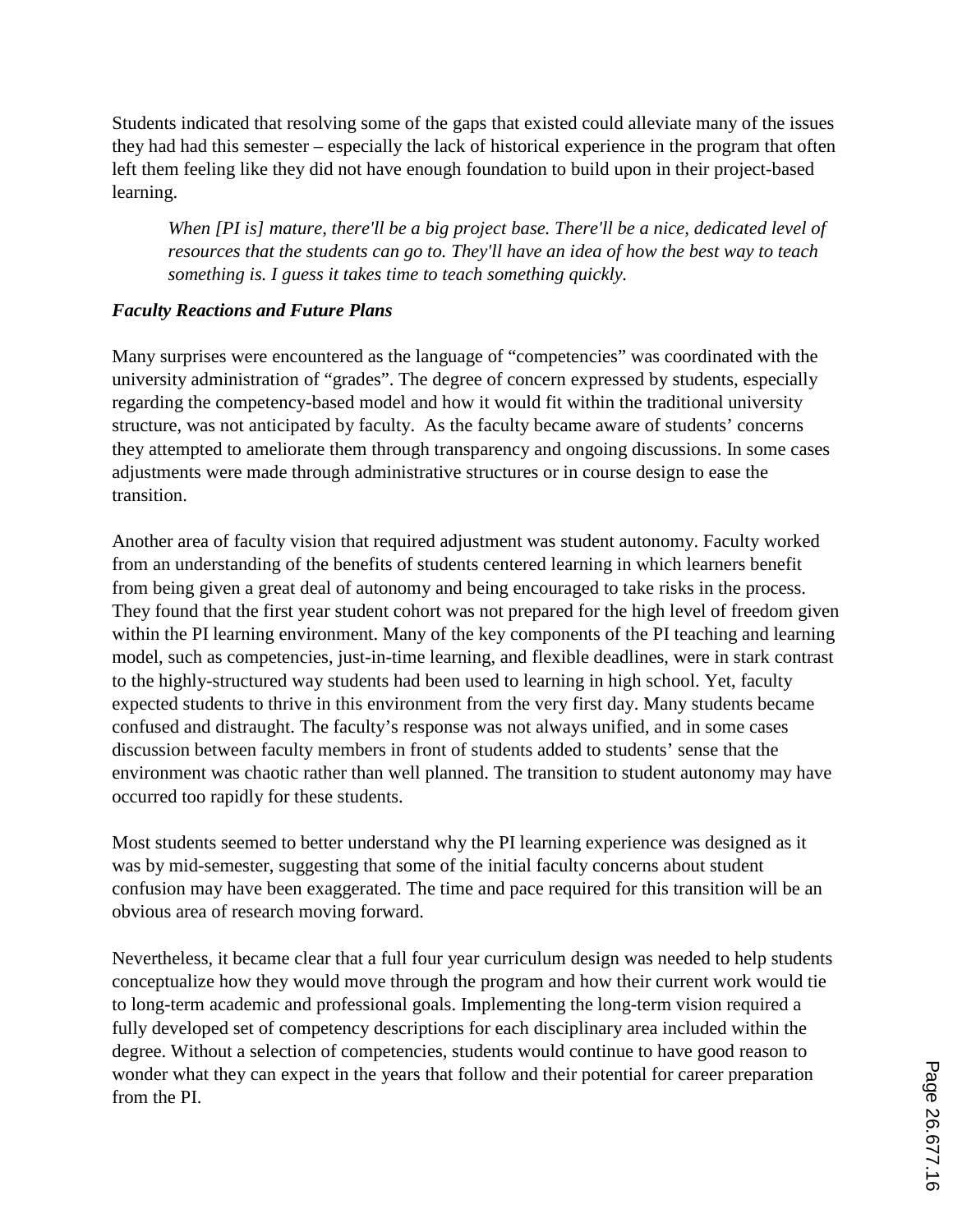#### **Discussion & Implications**

Students entering the PI had high, but vague, hopes and expectations for the program. Parents were perhaps more realistic in both their expectations and their concerns. Parent and student exposure to the program design was generally limited to an informational invitation letter sent to all students. Some parents and students reached out to the program to learn more or attended summer events. However, more should have been done to help match student and parent expectations to the reality of the programs characteristics. The PI experience demonstrates that institutions attempting to create unique undergraduate educational environments should understand both student and parent attitudes and provide as much information as possible to new students before classes begin in order to recruit and maintain students who will be successful.

Interviews with students also revealed that they often sought their parents' comfort and assistance in difficult times. For example, a student who had enrolled in too many courses discussed his heavy course-load with his mother, who proceeded to contact the program administrator – after which the issue was quickly resolved. While faculty hope to build student autonomy more quickly than commonly found in traditional programs, this type of close parent / student relationship is the norm for many Millennial students [28]. It may be wise for those attempting to create unique undergraduate educational environments to consider ways to leverage strong family ties, while at the same time encouraging students to reach out in new and exciting directions.

Both students and parents expressed concerns about credentialing, including transfer of credits to traditional degree programs or other universities, and the way transcripts would be perceived by employers. Once again, parents were more likely to recognize these issues early-on, while students began to express concerns only after the semester had begun, possibly after they had learned more about the college environment from non-PI peers. In addition, both student and parent concern came from confusion about the degree of discipline specific content to be provided by the multidisciplinary PI program. Students and parents have come to expect the narrowly defined disciplinary content typically embodied in a "major". Although students were offered a broader exposure to disciplinary learning in the PI, parents and students wondered whether they would receive adequate preparation to compete with graduates from more discipline specific majors in their chosen career path. Industry representatives have recently been invited to speak with the PI students to alleviate this concern. This process will be implemented before students enter the program in future years and should be considered a very important step for any multidisciplinary program.

The competency-based system proved to be more difficult for students to understand and adapt to than faculty had anticipated. Students struggled with pacing themselves, and with understanding the overall structure of the program. Although faculty explained the model numerous times, students continued to be confused and concerned. Anyone contemplating a competency-based degree should carefully examine the experiences of several universities who have instituted competency based programs. Having a detailed set of competency descriptions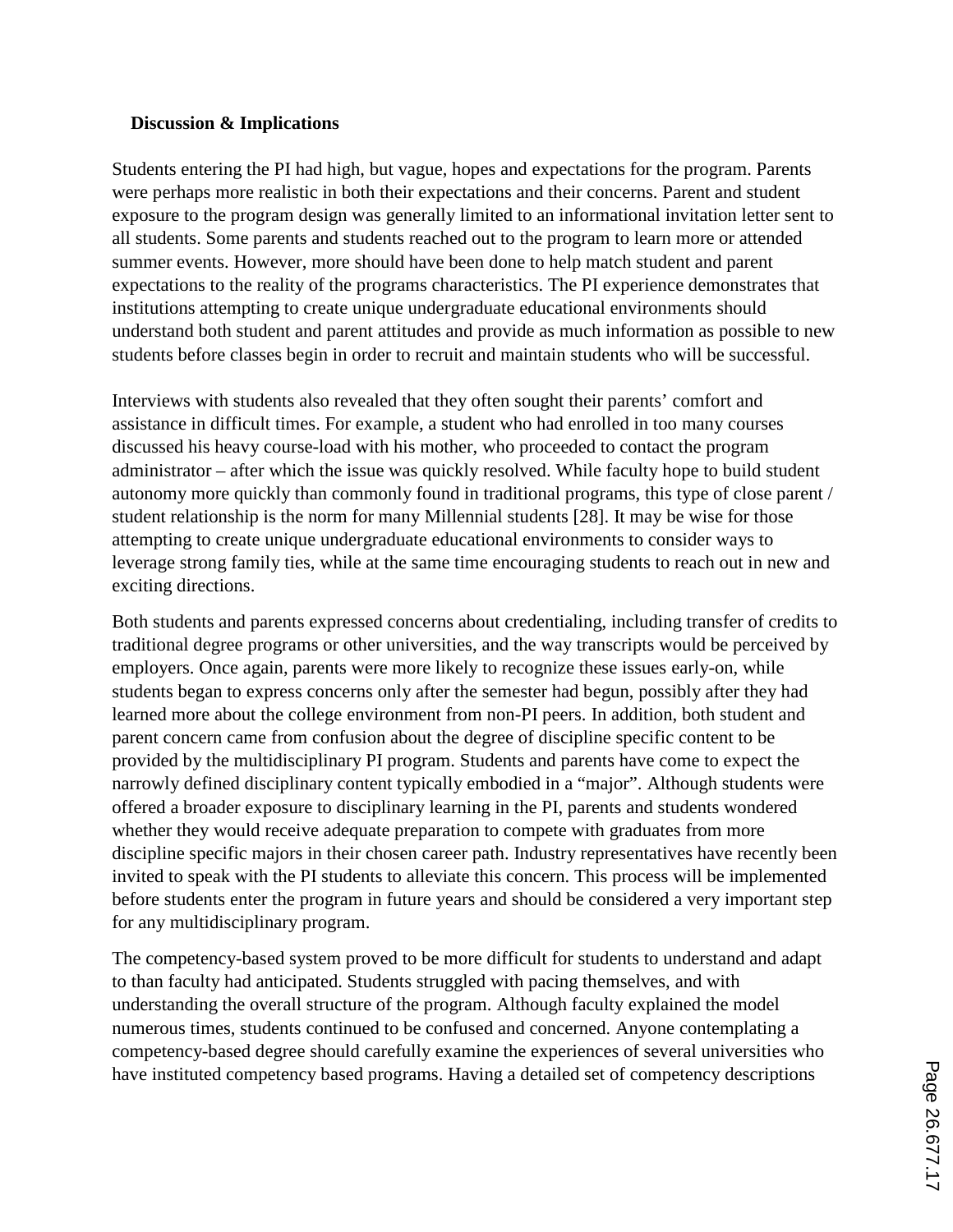and procedures as well as examples from successful implementation of competency-based programs elsewhere will help minimize confusion in this complex area.

Although students were nearly universally satisfied with the idea of hands-on learning, they frequently discussed feeling lost. Students responded to this in varying ways. Some felt the program had failed them and wished for a more traditional teaching approach. Others adapted and learned to ask questions of faculty and peers when they needed help. Most interestingly, a number of students offered insightful suggestions for providing additional scaffolding and learning resources. While some degree of "surprise" shortcomings in scaffolding material is to be expected in an experimental educational offering, the PI experience provides evidence to "expect the unexpected". It is better to provide more support resources than you think will be necessary if at all possible.

Despite their concerns, students were generally very positive about their relationships with faculty and with their peers. The low number of students in this pilot allowed for a high teacher to student ratio, and a tight-knit student community. It will be challenging to retain this strength as the program grows, but it appears that non-traditional programs can retain student enthusiasm by building strong trust relationships between students and all levels of program staff.

The findings from the ongoing formative evaluation (which this paper reports on, in part) have informed continuous improvements in the program, as has direct feedback from students to teaching faculty. Although many expressed fears and concerns as the semester progressed, students could also be surprisingly understanding when unexpected issues arose , especially when faculty were transparent about the reasons for adjustments being made. Many students envisioned how the learning experience would change once assignments and resources had been more fully developed and faculty had learned from their early experiences. The PI students have further expressed appreciation for the regular presence of the PI program evaluation team from the first day. They have come to expect the positive outcomes that have resulted as the team supplied formative feedback to faculty and the program administrators. We strongly recommend implementing a formal formative evaluation process for new programs, including the use of indepth interviews and frequent check-ins through survey or similar techniques to allow for student and teaching faculty voices to be heard. Although at times student complaints or faculty concerns may be a "normal" part of the process, understanding the experience of each group and the underlying causes of dissatisfaction as well as more positive reactions is crucial to finetuning a program before scaling up.

### **Limitations & Areas for Future Research**

This study addresses the experiences of students, parents, and faculty in one particular program. Findings of this case study cannot be generalized to other programs, although the lessons we have learned may be of value to those considering developing programs with similar features. We were also limited in our ability to collect data from all stakeholders. Although we had a 100% response rate on the initial student survey, only half of parents participated in the parent survey, and about half of students participated in mid-semester interviews. While this level of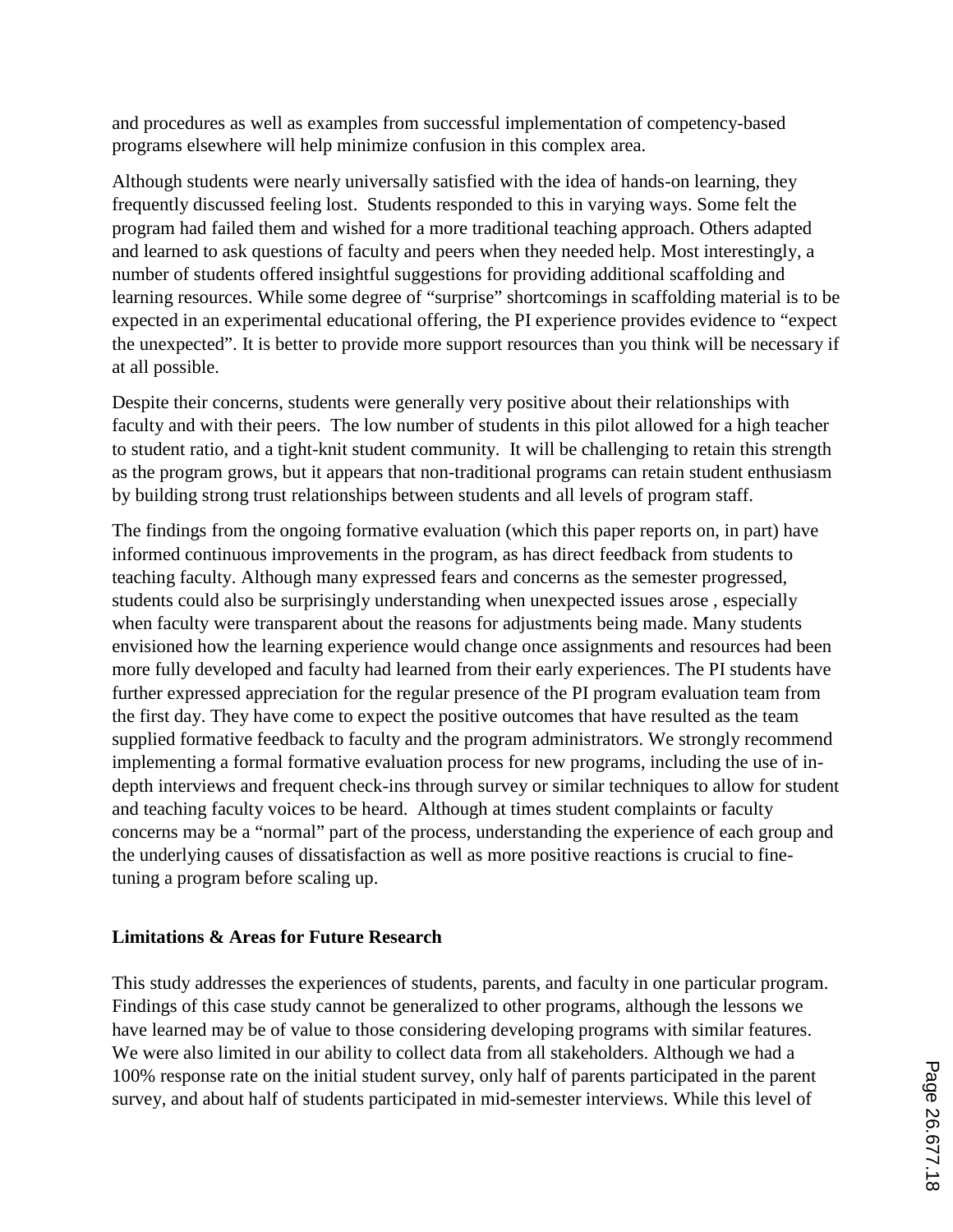response rate may be expected (especially in mailed questionnaires as in the case of the parent survey), we are not able to guarantee that these responses are fully representative of the entire group. However, we did receive a range of responses, from those who were extremely satisfied with the program to those who had deep concerns. Finally, because we did not collect personally identifiable data, we were not able to link student responses over time or link student and parent responses. In future years, we plan to track individuals, allowing for more sophisticated longitudinal studies.

Potential areas for future research include:

- Methods for improving the introduction of a competency-based model to students
- Exploration of the mentoring relationship between faculty and students in a highly self-directed program
- Limits on faculty-student ratio for offering project-based, student-centered experiences in our design
- Development of learning resources to support highly self-directed, project-based student learning
- Faculty coordination across learning environments and domains
- Adaptation of Millennials to this type of learning environment
- Change in student perceptions about the learning environment across the duration of an undergraduate program
- Comparison of attitudes, learning outcomes, and eventual employment for PI students compared with students in traditional COT programs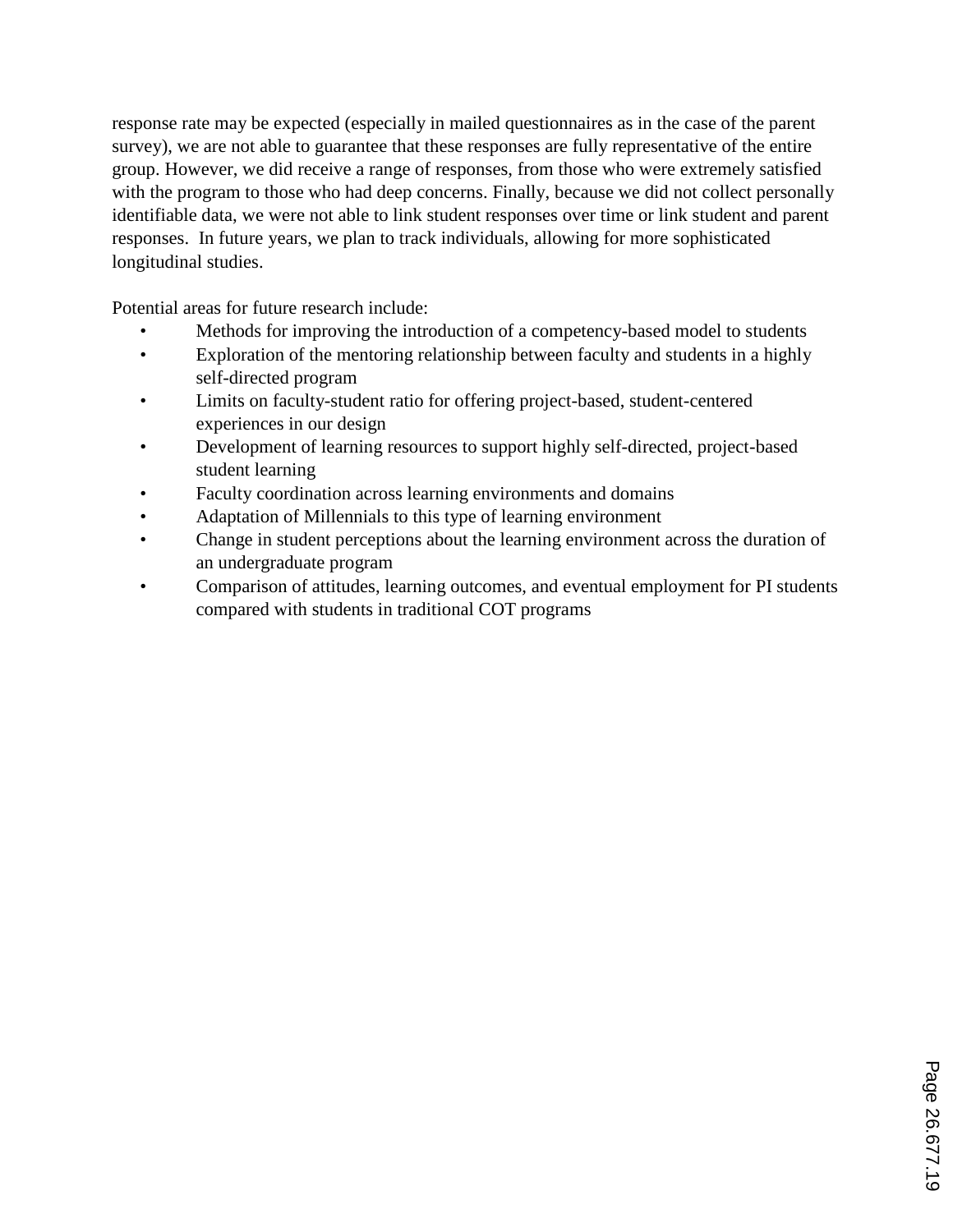#### **References**

- 1 Giddan, N. (1988). *Community and social support for college students.* Springfield, IL: Thomas
- 2 Turner, P., & Thompson, E. (2014). College retention initiatives meeting the needs of millennial freshman students. *College Student Journal, 48*(1), 94-104
- 3 Mich, K., Wagener, A., Breitkreutz, H., & Hellenbrand, M. (2014). Working with the Millennial generation: Challenges facing 21<sup>st</sup>-century students from the perspective of university staff. *Journal of College Counseling, 17*(11), 37-47
- 4 Bergerson, A. (2009). Special Issue: College choice and access to college: Moving policy, research, and practice to the 21<sup>st</sup> century. *ASHE Higher Education Report, 35*(4), 1-141
- 5 Daniel, B., Evans, S., & SCOTt, B. (2001). Understanding family involvement in the college experience today. *New Directions for Student Services, 24*, 3013
- 6 Wolf, D., Sax, L., & Harper, C. (2009). Parental engagement and contact in the academic lives of college students. *NASPA Journal, 46*(2), 325-358
- 7 Holmbeck, G., & Wandrei, M. (1993). Individual and relational predictors of adjustment in first-year college students. *Journal of Counseling Psychology, 40*(1), 73-78
- 8 Hicks, T., & Heastie, S. (2008). High school to college transition: A profile of the stressors, physical and psychological health issues that affect the first-year on-campus college students. *Journal of Cultural Diversity, 15*(3), 143-147
- 9 DeBard, R. (Summer 2004). Millennials coming to college. *New Directions for Student Services, 106*, 33-45
- 10 Wang, Y., Cullen, K., Yao, X., & Li, Y. (2013). Personality, freshmen proactive social behavior, and college transition: Predictors beyond academic strategies. *Learning and Individual Differences, 23,* 205-212
- 11 Broido, E. (Summer 2004). Understanding diversity in millennial students. *New Directions for Student Services, 106*, 73-85
- 11 Lord, S., Camacho, M., Layton, R., Long, R., Ohland, M., & Wasburn, M. (2009). Who's persisting in engineering? A comparative analysis of female and male Asian, Black, Hispanic, Native American, and White students. *Journal of Women and Minorities in Science and Engineering, 15,* 167-190
- 12 National Academy of Engineering (NAE). (2004). *The engineer of 2020: Visions of engineering in the new century*. Washington, DC: National Academy of Engineering. Available from http://www.nap.edu/openbook.php?record\_id=10999&page=10
- 13 Nelson, K., Newman, D., McDaniel, J., & Buboltz, (2013). Gender differences in fear of failure amongst engineering students. *International Journal of Humanities and Social Science, 3*(16), 10-16
- 14 Howard, J. (2005). Why should we care about student expectations? In T.Miller, T.Bender, B.Schuh and Associates (eds), *Promoting Reasonable Expectations: Aligning Student Views of the College Experience*. San Francesco: Jossey-Bass, pp.10-33
- 15 Kuh, G., Gonyea, R., & Williams, J. (2005). What students expect from college and what they get. In T.Miller, T.Bender, B.Schuh and Associates (eds*), Promoting Reasonable Expectations: Aligning Student Views of the College Experience.* San Francesco: Jossey-Bass, pp.34-64
- 16 Hart Research Associates (2013). *It takes more than a major: Employer priorities for college learning and student success.* Washington, DC: Association of American Colleges & Universities. Retrieved from https://www.aacu.org/sites/default/files/files/LEAP/2013\_EmployerSurvey.pdf .
- 16 Kuh (2008). *High-Impact Educational Practices: What they are, who has access to them, and why they matter.* Washington, DC: Association of American Colleges & Universities. Retrieved from https://www.aacu.org/leap/hips.
- 17 Rugarcia, A., Felder, R., Woods, D., & Stice, J. (2000). The future of engineering education. Part 1. A vision for a new century. *Chemical Engineering Education, 34*(1), 16-26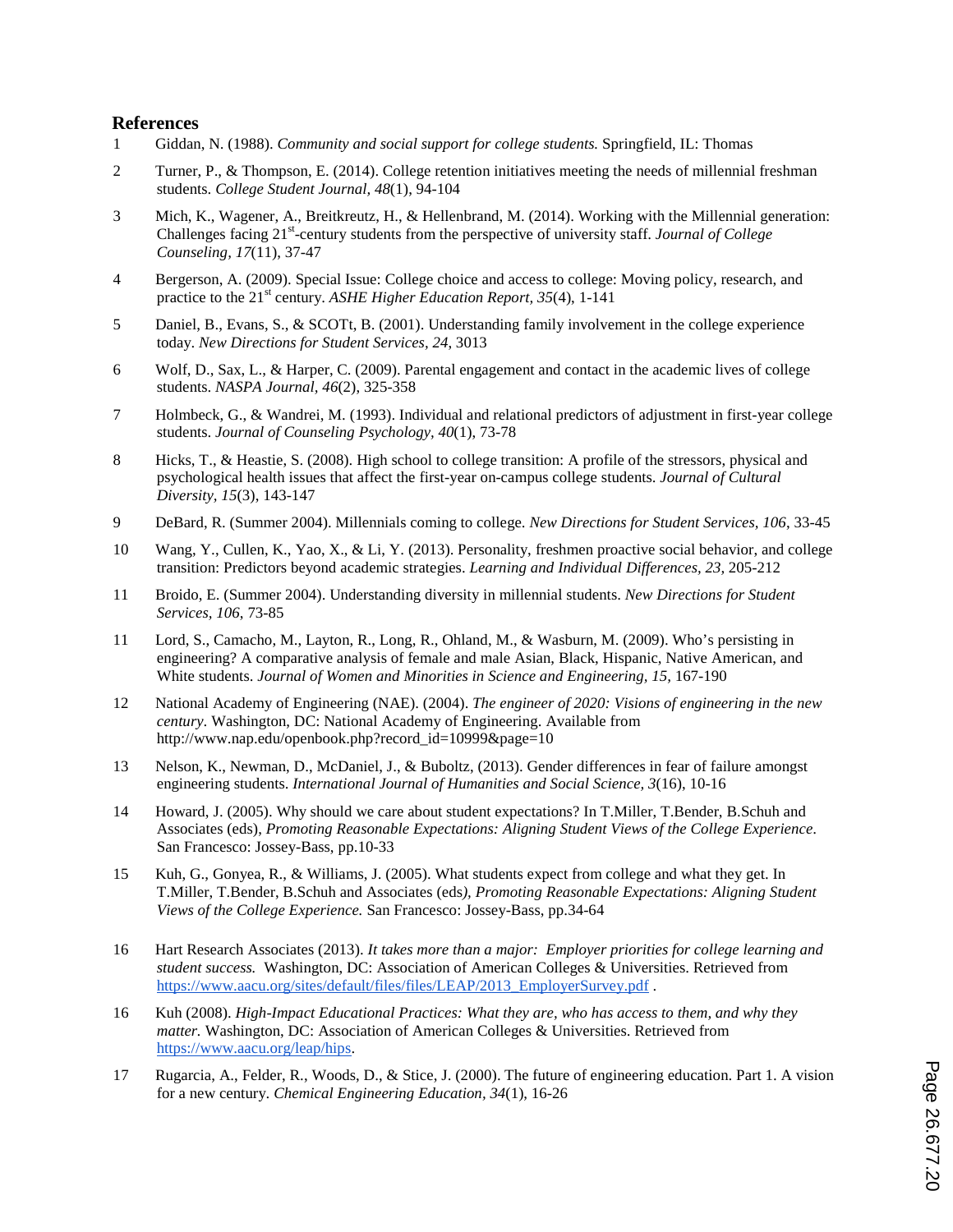- 18 Merriam, S., & Bierema, L. (2014). *Adult learning: Linking theory and practice.* San Fransisco, CA: John Wiley & Sons, Inc.
- 19 Vest, C. (2010). *Educating engineers for 2020 and beyond.* Available from http://www.engineeringchallenges.org/cms/7126/7639.aspx
- 20 Levine, A., & Dean, D. (2012). *Generation on a tightrope: A portrait of today's college student* (Vol. 3), John Wiley & Sons
- 21 Oblinger, D. (2003). Boomers, Gen-Xers and Millennials: Understanding the new students. *Educause Review, 50*(4), 37-47
- 22 McGlynn, A. (2008). Millennials in college: How do we motivate them*? Education Digest, 73*(6), 19-22
- 23 Wilson, M. (2004). Teaching, learning, and Millennial students. *New Directions for Student Services, 106*, 59-71
- 24 Mili, F. (2014). T*he Purdue Polytechnic Institute Vision: Values, Beliefs, and Signature.* Available from https://tech.purdue.edu/sites/default/files/files/Incubator/PPIsignature.pdf .
- 25 Educational research and development : Highlights of 2014 & Ambitions for 2015*.* (2015). Available from https://tech.purdue.edu/incubator/publications/report2014
- 26 Shulman, L. (2005). Signature pedagogies in the professions. *Daedalus, 134*(3), 52-59
- 27 Lincoln, Y. S., & Guba, E. G. (1984). Processing the Naturalistically Obtained Data. In *Naturalistic Inquiry* (pp. 256–332). Beverly Hills, CA: Sage.
- 28 Pizzolato, J., & Hicklen, S. (2011). Parent involvement: Investigating parent-child relationship in Millennial college students. *Journal of College Student Development, 52*(6), 671-686.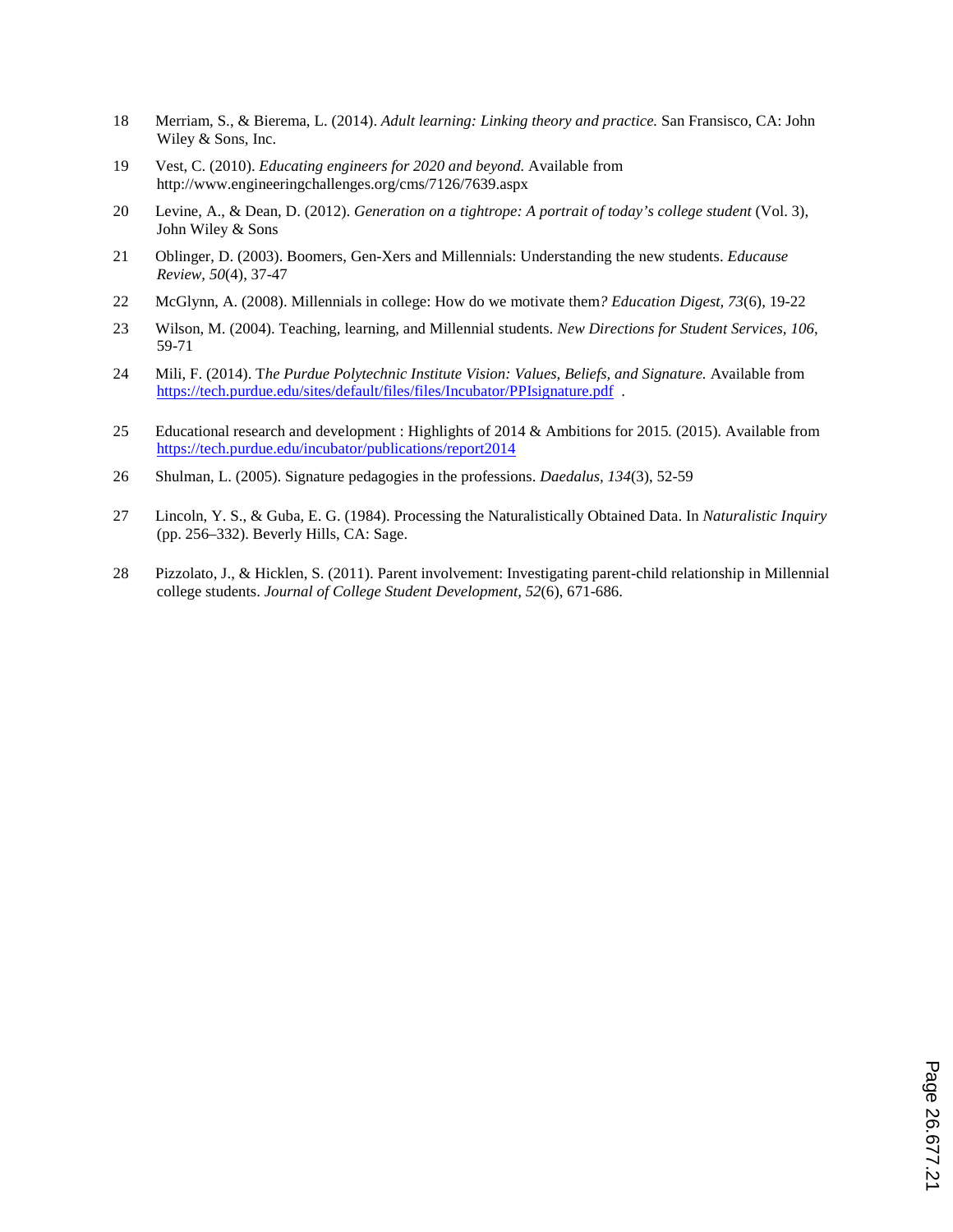#### Appendix A: Beginning-of-Semester Student Questionnaire

*This survey is part of an evaluation study to determine how students make decisions about which Purdue program to apply. In addition to being used for evaluation purposes, aggregate anonymous responses may also be used as part of a research study. You will not be identified in any way.*

#### **1. Based on what you learned about the Purdue Polytechnic Institute (PPI) over the summer, how would you describe PPI, and are those characteristics important to you?**

|                                                      |            | Would you describe PPI as_____ | Is this important to<br>you? |            |           |
|------------------------------------------------------|------------|--------------------------------|------------------------------|------------|-----------|
|                                                      | <b>Yes</b> | <b>No</b>                      | Don't Know                   | <b>Yes</b> | <b>No</b> |
| Fun                                                  |            |                                |                              |            |           |
| Interesting                                          |            |                                |                              |            |           |
| Less work than a typical degree                      |            |                                |                              |            |           |
| More work than a typical degree                      |            |                                |                              |            |           |
| A good place to learn a lot                          |            |                                |                              |            |           |
| <b>Popular with employers</b>                        |            |                                |                              |            |           |
| A good fit with my learning style                    |            |                                |                              |            |           |
| Helpful to get accepted into a graduate              |            |                                |                              |            |           |
| school                                               |            |                                |                              |            |           |
| A good fit with my career expectations               |            |                                |                              |            |           |
| Popular with my parents                              |            |                                |                              |            |           |
| A good way to meet friends                           |            |                                |                              |            |           |
| <b>Excluding my current friends</b>                  |            |                                |                              |            |           |
| Engaging me in hands-on projects                     |            |                                |                              |            |           |
| Letting me work in a team                            |            |                                |                              |            |           |
| <b>Combining liberal arts and technical subjects</b> |            |                                |                              |            |           |
| Encouraging me to be responsible for my              |            |                                |                              |            |           |
| own learning                                         |            |                                |                              |            |           |
| Focused on mastery rather than on                    |            |                                |                              |            |           |
| memorization                                         |            |                                |                              |            |           |
| Allowing me to work closely with faculty             |            |                                |                              |            |           |
| mentors                                              |            |                                |                              |            |           |

**2. What appealed to you the most about the Purdue Polytechnic program?**

**3. What are your expectations for the Purdue Polytechnic program?**

**4. Is there anything you are concerned about in applying for the Purdue Polytechnic Institute?**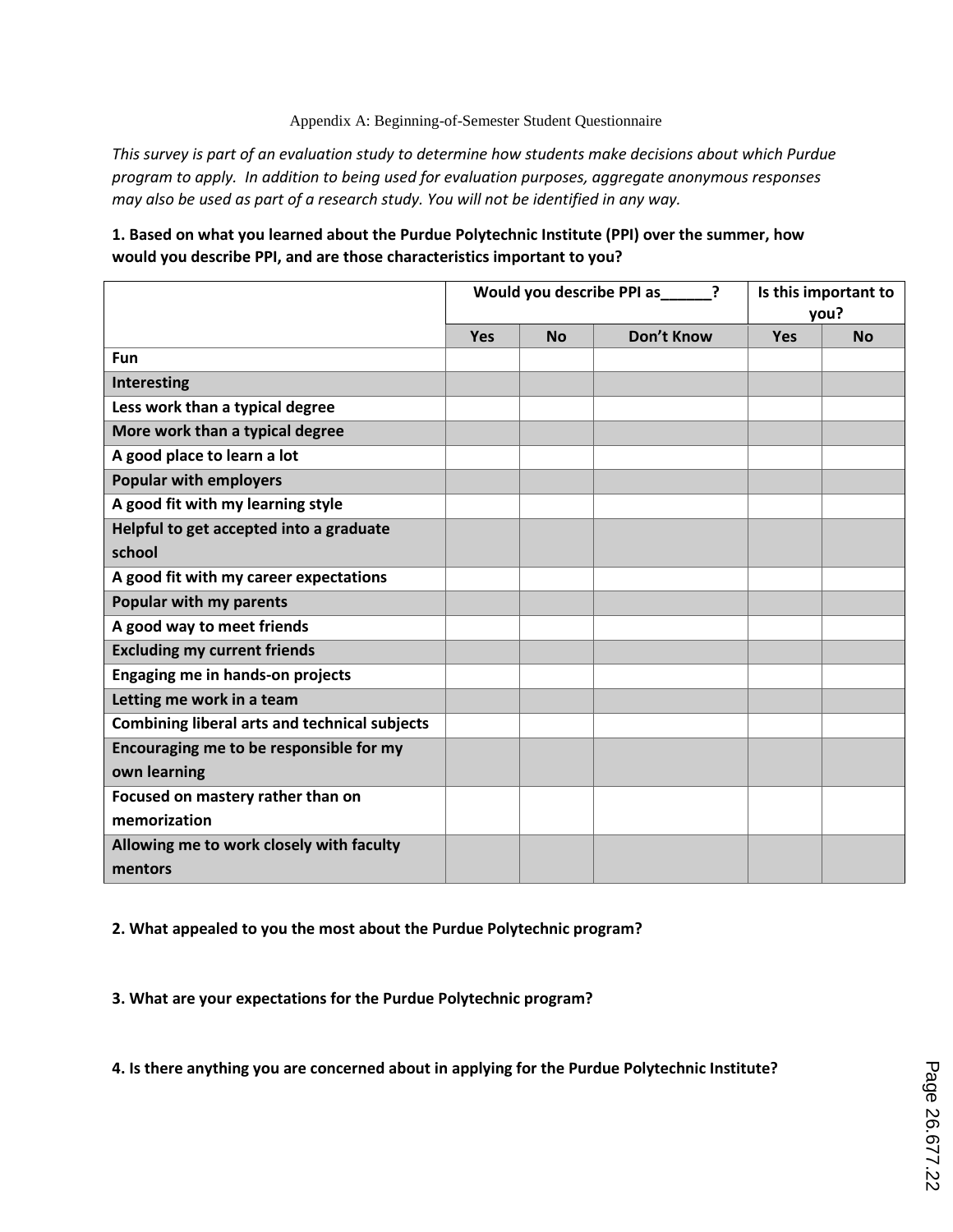| 5. To what extent were your parents involved in your decision to attend PPI?                                                                                                                                                   |
|--------------------------------------------------------------------------------------------------------------------------------------------------------------------------------------------------------------------------------|
| They were the deciding factor                                                                                                                                                                                                  |
| We talked it over together but I made the final decision                                                                                                                                                                       |
| They played no part in the decision making process                                                                                                                                                                             |
| Other: will be a state of the state of the state of the state of the state of the state of the state of the state of the state of the state of the state of the state of the state of the state of the state of the state of t |
| 6. To what extent were your friends involved in your decision to attend PPI?                                                                                                                                                   |
| They were the deciding factor                                                                                                                                                                                                  |
| We talked it over together but I made the final decision                                                                                                                                                                       |
| They played no part in the decision making process                                                                                                                                                                             |
|                                                                                                                                                                                                                                |
| 7. For what major will you will enroll?                                                                                                                                                                                        |
| <b>Building Construction Management</b>                                                                                                                                                                                        |
| <b>Computer and Information Technology</b>                                                                                                                                                                                     |
| <b>Computer Graphic Technology</b>                                                                                                                                                                                             |
| Engineering Technology (Electrical or Mechanical Engineering Technology)                                                                                                                                                       |
| <b>Aviation Technology</b>                                                                                                                                                                                                     |
| Technology Leadership and Innovation                                                                                                                                                                                           |
| Exploratory studies - please specify major interest:                                                                                                                                                                           |
|                                                                                                                                                                                                                                |
| Theatre                                                                                                                                                                                                                        |
|                                                                                                                                                                                                                                |
|                                                                                                                                                                                                                                |
| 9. What is your gender?                                                                                                                                                                                                        |
| Male                                                                                                                                                                                                                           |
| Female                                                                                                                                                                                                                         |
|                                                                                                                                                                                                                                |
| Refuse to answer                                                                                                                                                                                                               |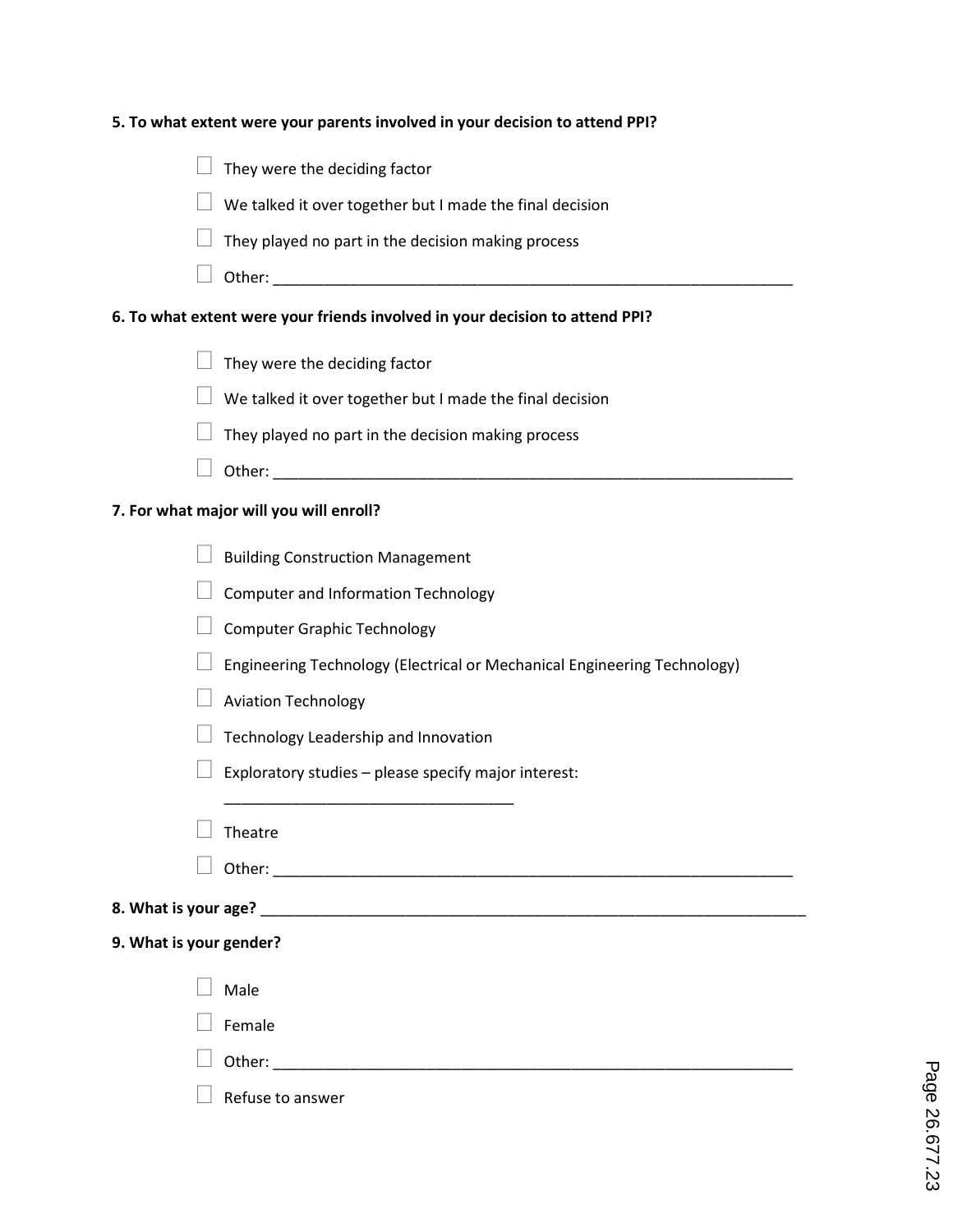## **10. What is your ethnic origin?**

| White                                                                            |
|----------------------------------------------------------------------------------|
|                                                                                  |
| Hispanic or Latino                                                               |
| <b>Black or African American</b>                                                 |
| Native American or American Indian                                               |
| Asian / Pacific Islander                                                         |
|                                                                                  |
| Refuse to answer                                                                 |
| 11. Are you generally:                                                           |
| An A student $\Box$ A C student                                                  |
| $\Box$ A D student<br>$\Box$ A B student                                         |
| 12. How many AP courses do you plan to transfer in?                              |
| $\overline{0}$<br>$\overline{\mathbf{3}}$                                        |
| $\vert$ 1<br>$\overline{4}$                                                      |
| $-5+$<br>$\overline{2}$                                                          |
| 13. As best you can remember, what was your SAT score? _________________________ |
|                                                                                  |
| $\Box$ Can't remember/prefer not to answer                                       |
| 14. As best you can remember, what was your ACT score? _________________________ |
| Can't remember/prefer not to answer                                              |
| 15. What is your professional goal?                                              |
|                                                                                  |
| 16. Do you plan to obtain an advanced/professional degree (e.g., Master's, PhD): |
| Yes                                                                              |
| <b>No</b>                                                                        |
| Not sure                                                                         |
| 17. How do you believe your preparation at Purdue will help you reach that goal? |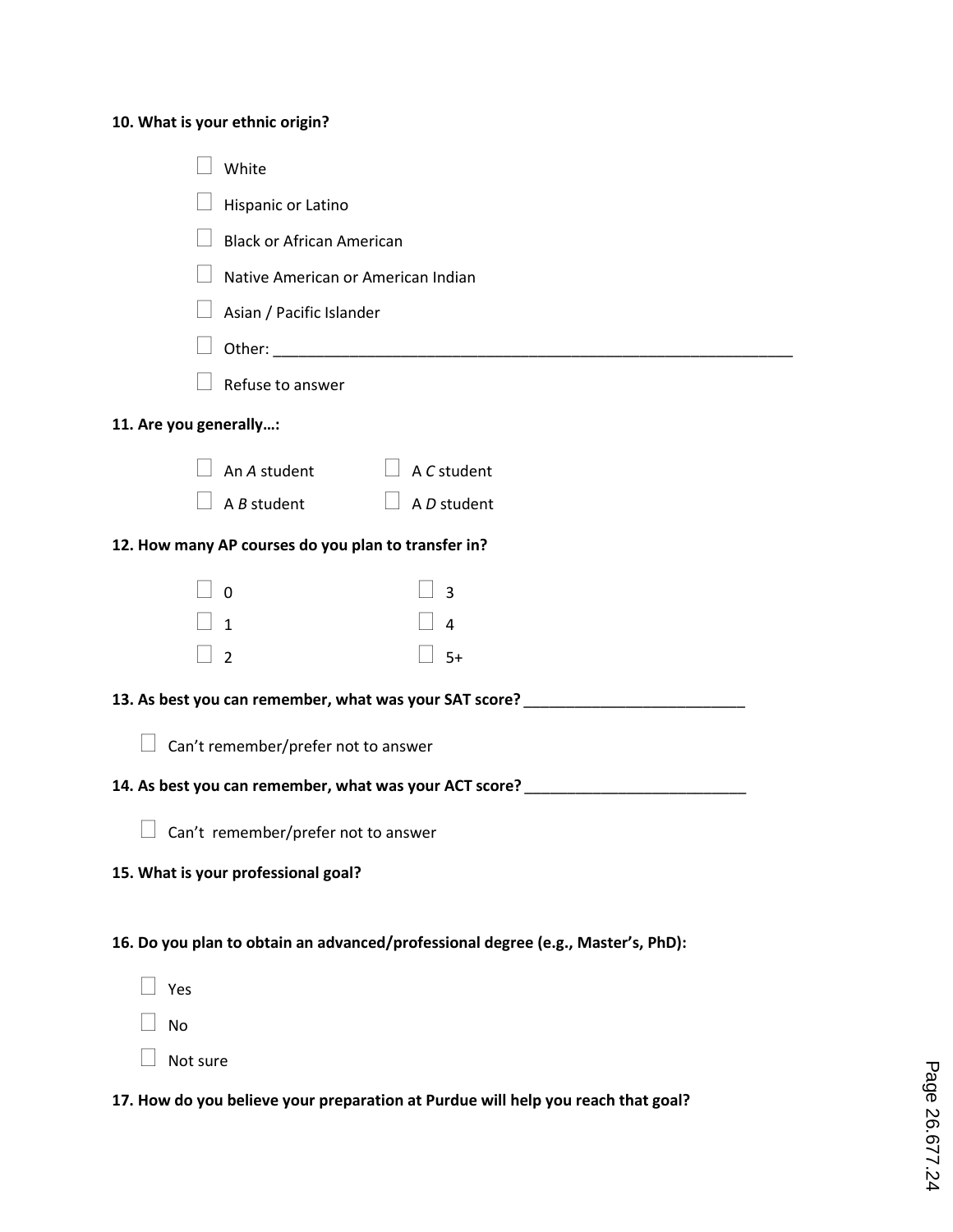## **18. What is your parents' highest level of education?**

| $\Box$ High School Diploma/GED |
|--------------------------------|
|                                |

 $\Box$  Some college

Associates degree

 $\Box$  Bachelor's degree

Master's Degree

 $\Box$  Doctoral or professional degree

*Thank you!*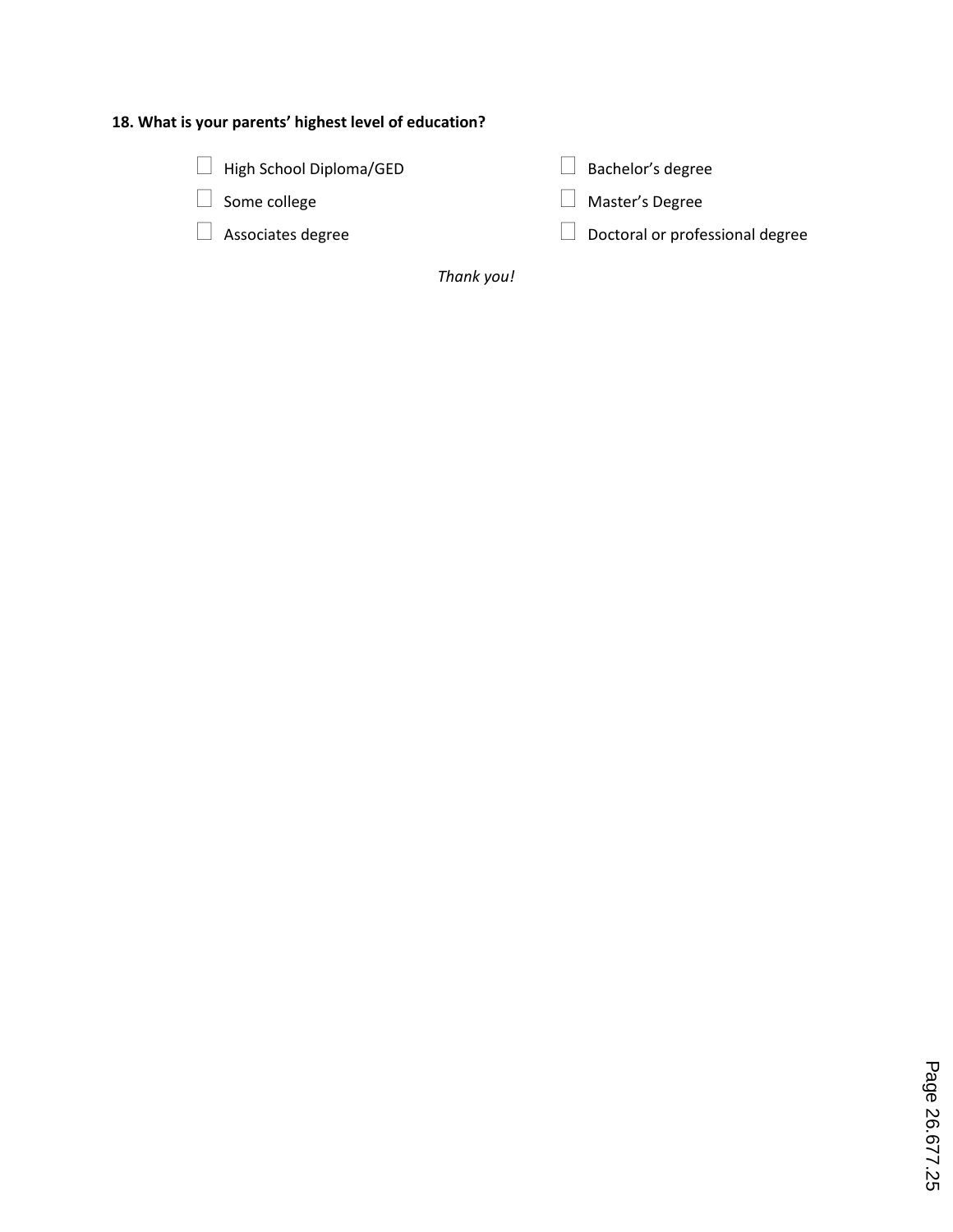#### Appendix B: Student 5-week Questionnaire

*This survey is part of an evaluation study which aims to determine what is working well and what could be improved within the Purdue Polytechnic Institute. In addition to being used for evaluation purposes, the data you provide may also be used as part of a research study, and therefore could be shared at academic conferences or as part of a publication. You will not be identified by name – all data will be reported in aggregate.*

## **Design Lab Experience**

|    |                                                                                                             | <b>Strongly</b><br><b>Disagree</b> | <b>Disagree</b> | <b>Undecided</b> | Agree | <b>Strongly</b><br><b>Agree</b> |
|----|-------------------------------------------------------------------------------------------------------------|------------------------------------|-----------------|------------------|-------|---------------------------------|
| 1. | I enjoy my experiences in design lab.                                                                       |                                    |                 |                  |       |                                 |
| 2. | I feel I have learned a lot in the design lab.                                                              |                                    |                 |                  |       |                                 |
| 3. | I have had the opportunity to practice<br>skills multiple times while working on<br>projects in design lab. |                                    |                 |                  |       |                                 |
|    | 4. I have had the opportunity to master skills<br>while working on projects in design lab.                  |                                    |                 |                  |       |                                 |
| 5. | What I learned in the design lab will be<br>valuable to me in the future.                                   |                                    |                 |                  |       |                                 |
| 6. | I intend to earn additional badge(s)<br>outside of the requirement.                                         |                                    |                 |                  |       |                                 |
| 7. | I have a good relationship with my<br>mentors in design lab.                                                |                                    |                 |                  |       |                                 |
| 8. | My mentors in design lab are fair with<br>awarding badge(s) for the work I have<br>completed.               |                                    |                 |                  |       |                                 |
| 9. | The physical space used for design lab is<br>conducive to my learning.                                      |                                    |                 |                  |       |                                 |
|    | 10. I am interested in the topics of the projects<br>in design lab.                                         |                                    |                 |                  |       |                                 |

- **11. Things I like most about design lab:**
- **12. Things I like least about design lab:**
- **13. Ways design lab could be improved:**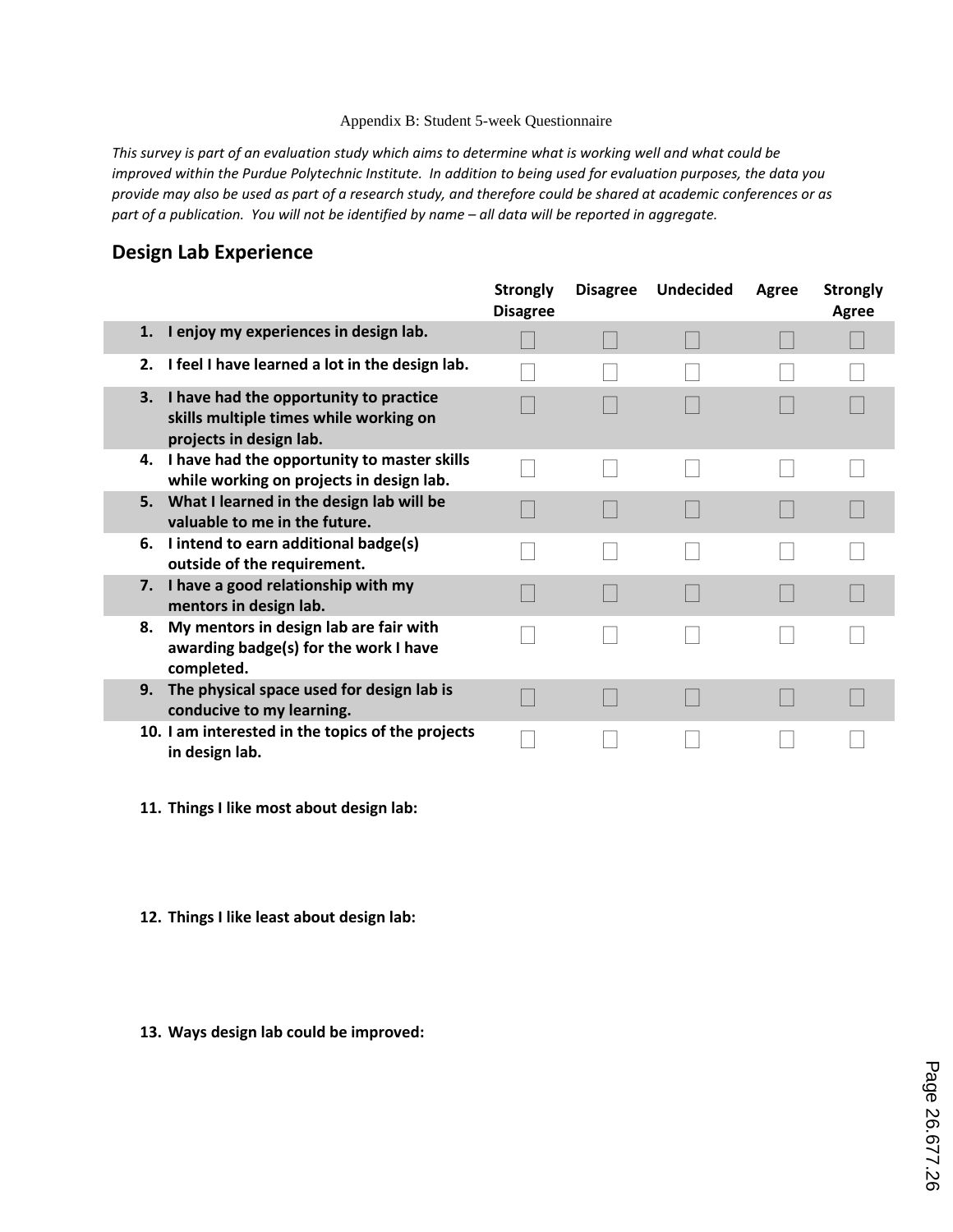## **Seminar Experience** *("Digital Narratives")*

|                  |                                                                              | <b>Strongly</b><br><b>Disagree</b> | <b>Disagree</b> | <b>Undecided</b> | Agree | <b>Strongly</b><br>Agree |
|------------------|------------------------------------------------------------------------------|------------------------------------|-----------------|------------------|-------|--------------------------|
| 1.               | I enjoy my experiences in seminar.                                           |                                    |                 |                  |       |                          |
| 2.               | The seminar is developing my critical<br>thinking skills.                    |                                    |                 |                  |       |                          |
| 3.               | The seminar is helping me to become a<br>more critical user of information.  |                                    |                 |                  |       |                          |
| 4.               | The seminar is helping me to become a<br>better communicator.                |                                    |                 |                  |       |                          |
| 5.               | The seminar is helping me learn more<br>about technology.                    |                                    |                 |                  |       |                          |
| 6.               | I have a good relationship with my<br>mentors in the seminar.                |                                    |                 |                  |       |                          |
|                  | 7. I intend to earn additional badge(s)<br>outside of the requirement.       |                                    |                 |                  |       |                          |
| 8.<br>completed. | My mentors in seminar are fair with<br>awarding badge(s) for the work I have |                                    |                 |                  |       |                          |
| 9.               | The physical space used for seminar is<br>conducive to my learning.          |                                    |                 |                  |       |                          |
|                  | 10. I am interested in the topics of the<br>projects in seminar.             |                                    |                 |                  |       |                          |

- **11. Things I like most about seminar:**
- **12. Things I like least about seminar:**

**13. Ways seminar could be improved:**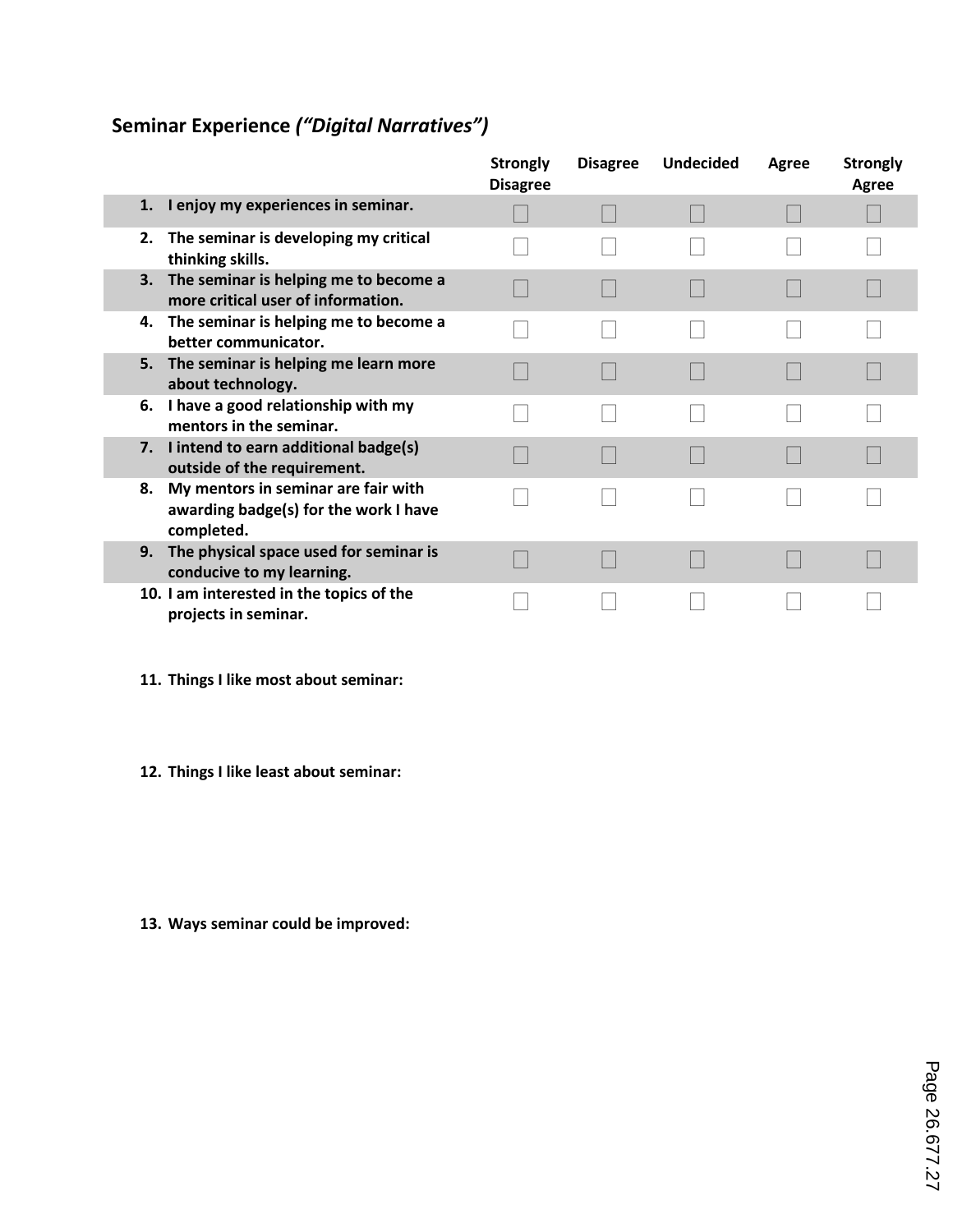## **Disciplinary Learning & Practice Experience (DLP)**

Work or learning activities that are specific to a discipline, done in small groups or individually with a faculty member from that discipline. For instance, those who are CGT majors or interested in graphics design discuss discipline-specific topics and badges with faculty with expertise in CGT. Other students may work with faculty with expertise in programing, mechanical engineering, etc.

- 1. I have participated in DLP experiences.
- 2. DLPs I have participated in include:

|    |                                                                                 | <b>Strongly</b><br><b>Disagree</b> | <b>Disagree</b> | <b>Undecided</b> | Agree | <b>Strongly</b><br>Agree |
|----|---------------------------------------------------------------------------------|------------------------------------|-----------------|------------------|-------|--------------------------|
| З. | I have enjoyed my experiences with DLPs.                                        |                                    |                 |                  |       |                          |
| 4. | I feel that I learned what I needed to from the<br>DLPs.                        |                                    |                 |                  |       |                          |
|    | What I learned in DLPs connected with what I<br>am doing in Seminar/Design Lab. |                                    |                 |                  |       |                          |
| 6. | What I learned in DLPs will be useful to me in<br>the future.                   |                                    |                 |                  |       |                          |

- **7. Things I like most about DLPs:**
- **8. Things I like least about DLPs:**
- **9. Ways these DLPs could be improved:**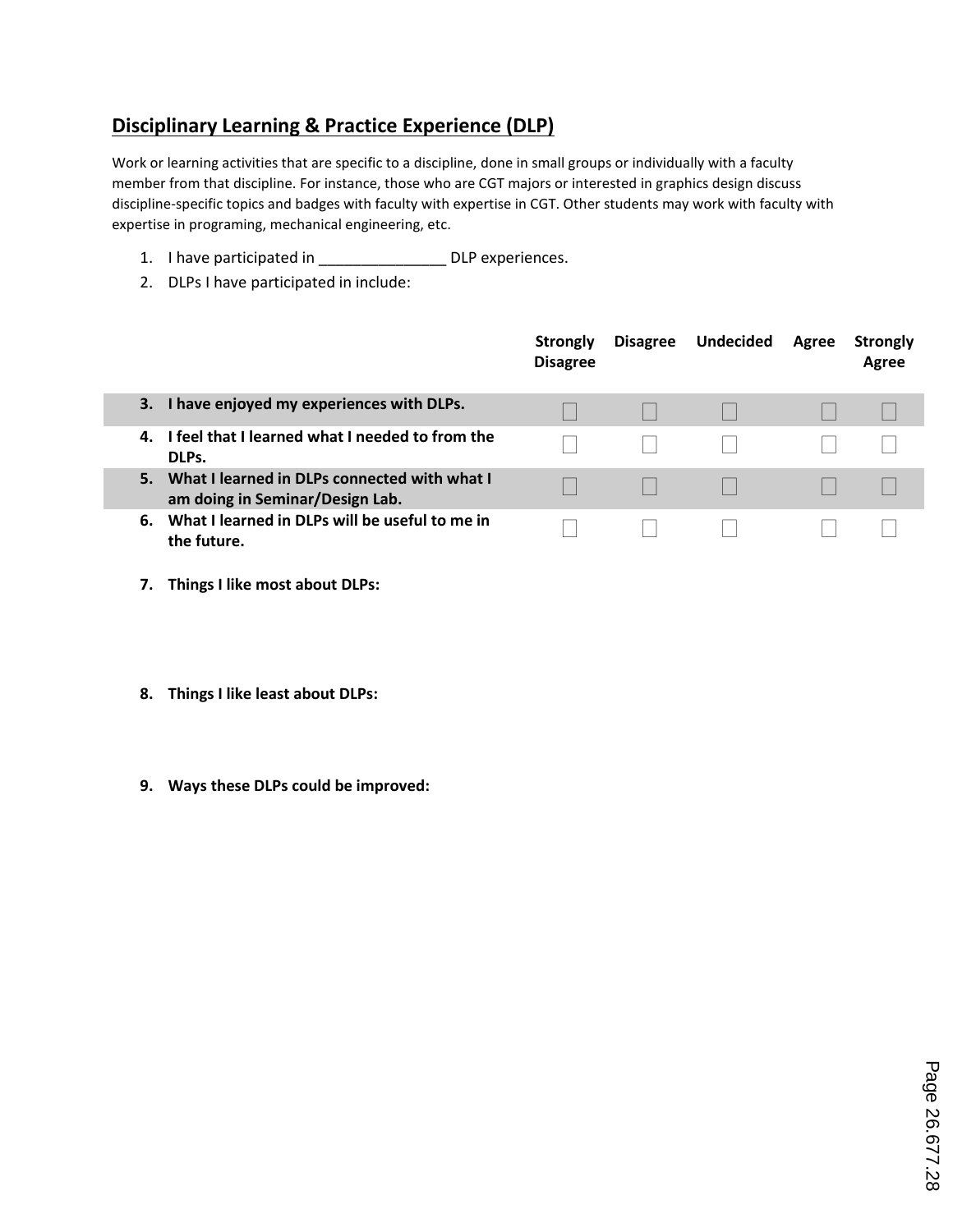## **Independent Learning Modules (ILMs)**

These experiences include face-to-face or online "modules" designed to help you master a particular topic or skill. For example, you might have been pulled out with a small group of other students to learn particular Communications skills.

- 10. I have participated in \_\_\_\_\_\_\_\_\_\_\_\_\_\_\_ ILM experiences.
- 11. ILMs I have participated in include:

|                                                                                 | Strongly<br><b>Disagree</b> | <b>Disagree</b> | <b>Undecided</b> | Agree | <b>Strongly</b><br>Agree |
|---------------------------------------------------------------------------------|-----------------------------|-----------------|------------------|-------|--------------------------|
| 12. I have enjoyed my experiences with ILMs.                                    |                             |                 |                  |       |                          |
| 13. I feel that I learned what I needed to from the<br>ILMs.                    |                             |                 |                  |       |                          |
| 14. What I learned in ILMs connected with what I<br>am doing in Seminar/Studio. |                             |                 |                  |       |                          |
| 15. What I learned in ILMs will be useful to me in<br>the future.               |                             |                 |                  |       |                          |

**16. Things I like most about ILMs:**

**17. Things I like least about ILMs:**

**18. Ways these ILMs could be improved:**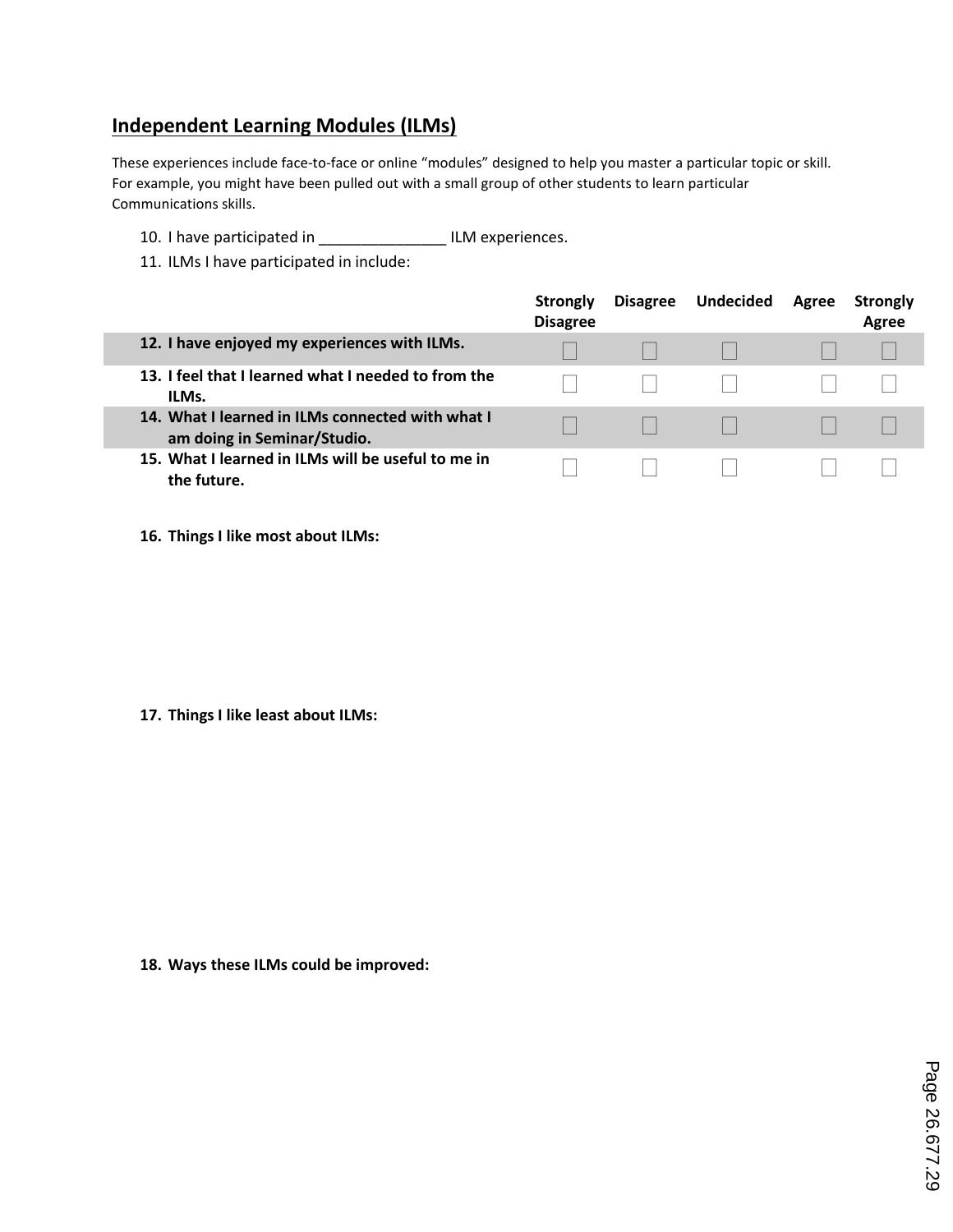## **Transition Experience**

*Think back to the way you felt at the beginning of this semester.*

| During the first weeks of class                                      | <b>Strongly</b><br><b>Disagree</b> | <b>Disagree</b> | <b>Undecided</b> | Agree | <b>Strongly</b><br>Agree |
|----------------------------------------------------------------------|------------------------------------|-----------------|------------------|-------|--------------------------|
| 1. I felt like my previous experiences<br>prepared me for PPI.       |                                    |                 |                  |       |                          |
| 2. I didn't know what to expect<br>when I started at PPI.            |                                    |                 |                  |       |                          |
| 3. I was confused about how to be<br>successful at PPI.              |                                    |                 |                  |       |                          |
| 4. I felt like this program would<br>prepare me for a future career. |                                    |                 |                  |       |                          |
| 5. I knew what I was getting into<br>when I started at PPI.          |                                    |                 |                  |       |                          |

## **Overall Purdue Polytechnic Experience**

#### *Student as whole person*

|                                                                             | <b>Strongly</b><br><b>Disagree</b> | <b>Disagree</b> | <b>Undecided</b> | Agree | <b>Strongly</b><br>Agree |
|-----------------------------------------------------------------------------|------------------------------------|-----------------|------------------|-------|--------------------------|
| 6.<br>My mentors respect me as a<br>person.                                 |                                    |                 |                  |       |                          |
| There are ample opportunities to<br>7.<br>drive my own learning within PPI. |                                    |                 |                  |       |                          |
| I like the balance between<br>8.<br>technical and non-technical<br>content. |                                    |                 |                  |       |                          |

#### *Diversity in thinking, knowing, and learning*

|                                                                                                                                                   | Strongly<br><b>Disagree</b> | <b>Disagree</b> | <b>Undecided</b> | Agree | <b>Strongly</b><br>Agree |
|---------------------------------------------------------------------------------------------------------------------------------------------------|-----------------------------|-----------------|------------------|-------|--------------------------|
| Different types of thinking are respected<br>9.<br>in PPI.                                                                                        |                             |                 |                  |       |                          |
| 10. Different types of people are respected<br>in PPI.                                                                                            |                             |                 |                  |       |                          |
| 11. There are ample opportunities to learn<br>by doing.                                                                                           |                             |                 |                  |       |                          |
| 12. Many forms of learning are valued<br>within the program (including formal<br>instruction, just-in-time learning,<br>learning on my own, etc.) |                             |                 |                  |       |                          |
| 13. I am encouraged to select learning                                                                                                            |                             |                 |                  |       |                          |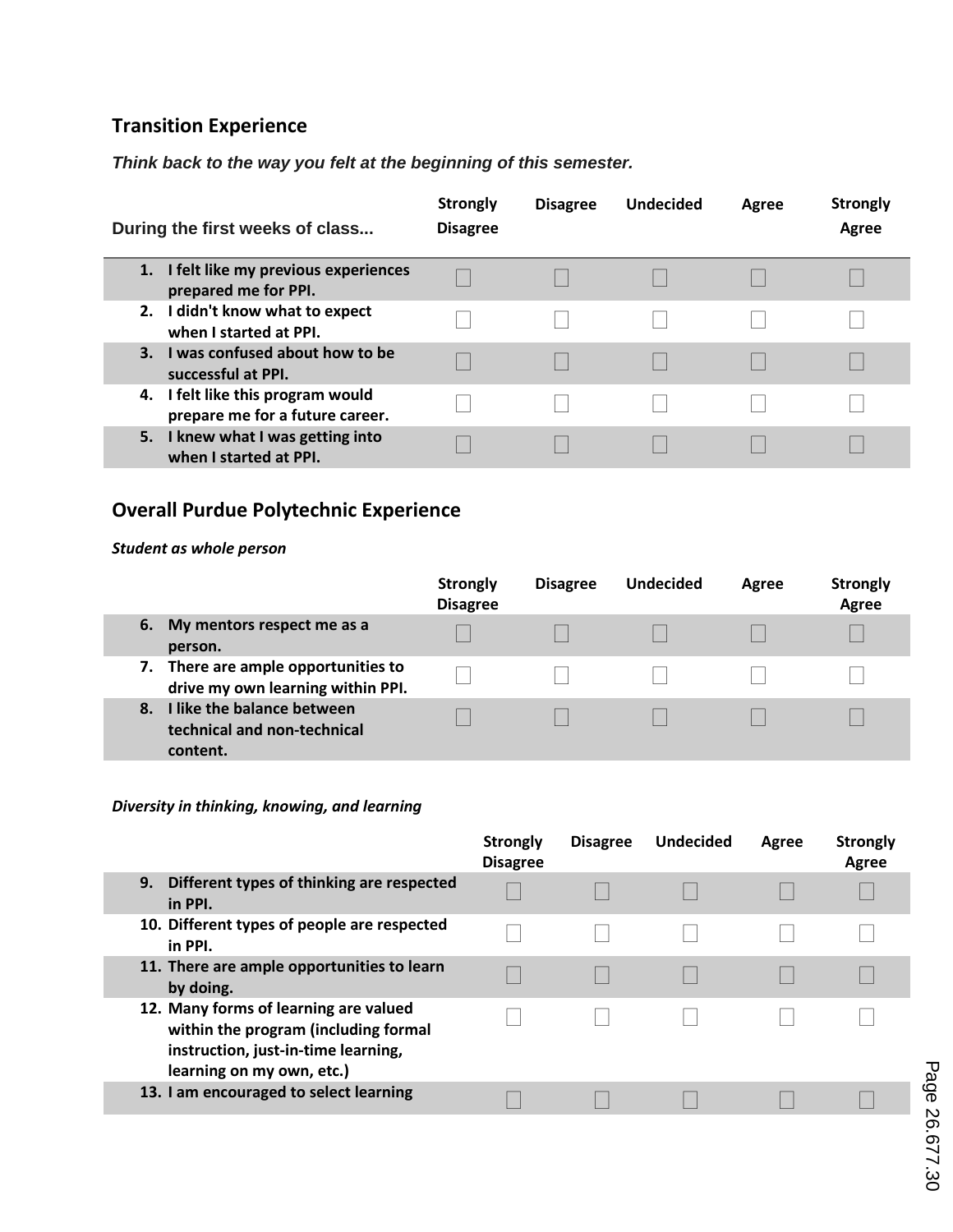### **opportunities that are of interest to me.**

*Openness, Collaboration, and Cooperation*

|                                                          | Strongly<br><b>Disagree</b> | <b>Disagree</b> | <b>Undecided</b> | Agree | <b>Strongly</b><br>Agree |
|----------------------------------------------------------|-----------------------------|-----------------|------------------|-------|--------------------------|
| 14. I feel welcome to approach my mentors<br>at any time |                             |                 |                  |       |                          |
| 15. Collaboration is encouraged in PPI.                  |                             |                 |                  |       |                          |
| 16. Teamwork is encouraged in PPI.                       |                             |                 |                  |       |                          |

#### *Autonomy*

|                                                                                                            | <b>Strongly</b><br><b>Disagree</b> | <b>Disagree</b> | <b>Undecided</b> | Agree | <b>Strongly</b><br>Agree |
|------------------------------------------------------------------------------------------------------------|------------------------------------|-----------------|------------------|-------|--------------------------|
| 17. I can choose how to learn with PPI.                                                                    |                                    |                 |                  |       |                          |
| 18. I can choose when to learn with PPI.                                                                   |                                    |                 |                  |       |                          |
| 19. I can choose where to learn with PPI.                                                                  |                                    |                 |                  |       |                          |
| 20. I can choose an instructor/mentor with<br>PPI to help with my learning.                                |                                    |                 |                  |       |                          |
| 21. PPI offers adequate opportunity for me<br>to choose learning experiences that are<br>meaningful to me. |                                    |                 |                  |       |                          |
| 22. I understand how to earn badges.                                                                       |                                    |                 |                  |       |                          |
| 23. Badges accurately represent the work I<br>have done.                                                   |                                    |                 |                  |       |                          |

#### *Risk Taking*

|                                        | <b>Strongly</b><br><b>Disagree</b> | <b>Disagree</b> | <b>Undecided</b> | Agree | <b>Strongly</b><br>Agree |
|----------------------------------------|------------------------------------|-----------------|------------------|-------|--------------------------|
| 24. I am encouraged to experiment.     |                                    |                 |                  |       |                          |
| 25. I am encouraged to take risks.     |                                    |                 |                  |       |                          |
| 26. I am rewarded for experimentation. |                                    |                 |                  |       |                          |
| 27. I am rewarded for taking risks.    |                                    |                 |                  |       |                          |

**28. Comments on your overall experience:**

**29. Anything else you would like to tell us:**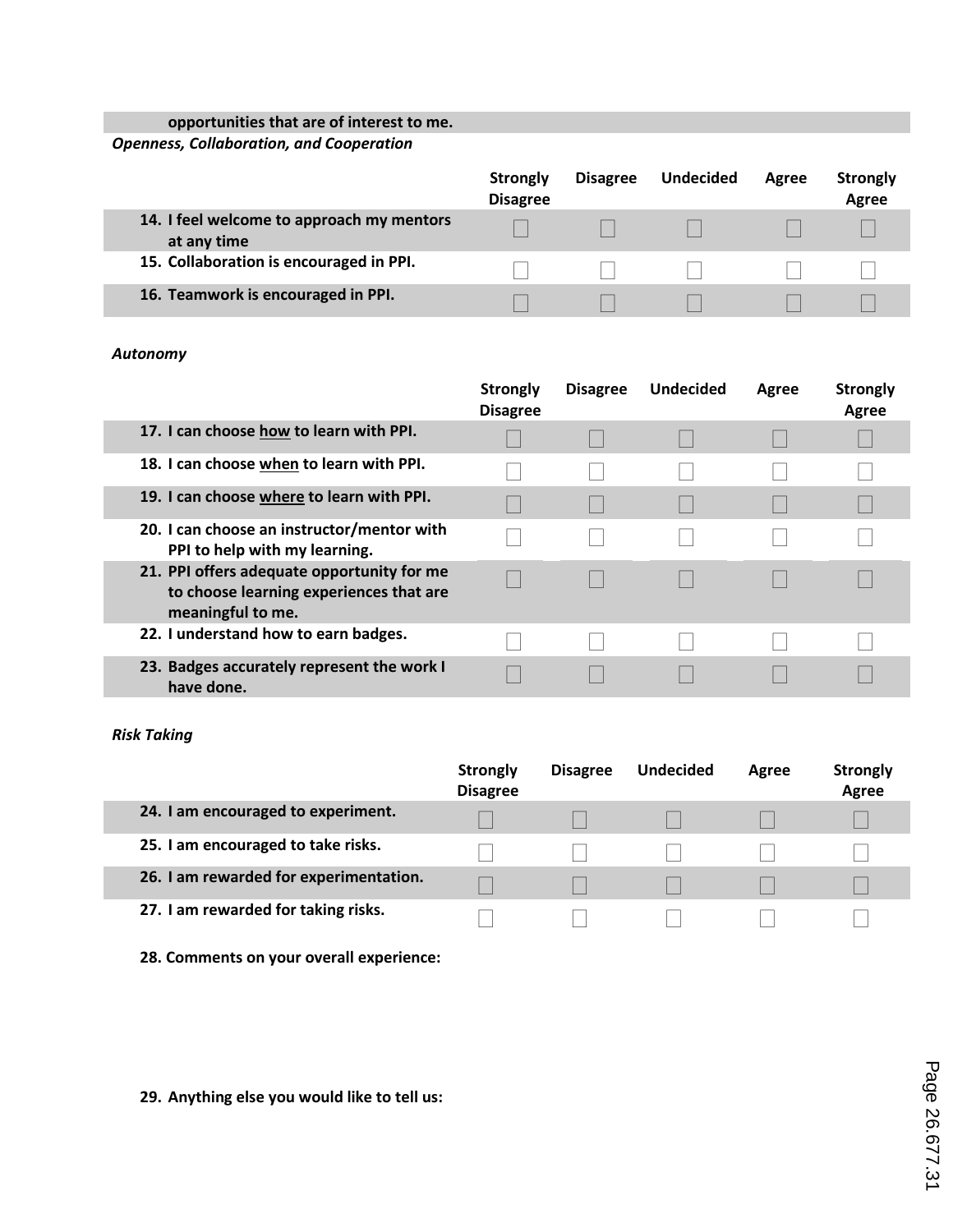## **About You**

| 1. Age: $\overline{\phantom{a}}$<br>2. Gender: |                                                                          |
|------------------------------------------------|--------------------------------------------------------------------------|
| Male                                           |                                                                          |
| Female                                         | Refuse to answer                                                         |
|                                                | 3. For what major are you enrolled?                                      |
|                                                | <b>Building Construction Management</b>                                  |
|                                                | <b>Computer and Information Technology</b>                               |
|                                                | <b>Computer Graphic Technology</b>                                       |
|                                                | Engineering Technology (Electrical or Mechanical Engineering Technology) |
|                                                | <b>Aviation Technology</b>                                               |
|                                                | Technology Leadership and Innovation                                     |
|                                                | Exploratory studies - please specify major interest:                     |
|                                                | Theatre                                                                  |
|                                                | Other:                                                                   |
| 4. What is your ethnic origin?                 |                                                                          |
|                                                | White                                                                    |
|                                                | Hispanic or Latino                                                       |
|                                                | <b>Black or African American</b>                                         |
|                                                | Native American or American Indian                                       |
|                                                | Asian / Pacific Islander                                                 |
|                                                |                                                                          |
|                                                | Refuse to answer                                                         |
| 5. Are you generally:                          |                                                                          |
|                                                | An A student<br>A C student                                              |
|                                                | A <i>B</i> student<br>A D student                                        |
|                                                | Thank you!                                                               |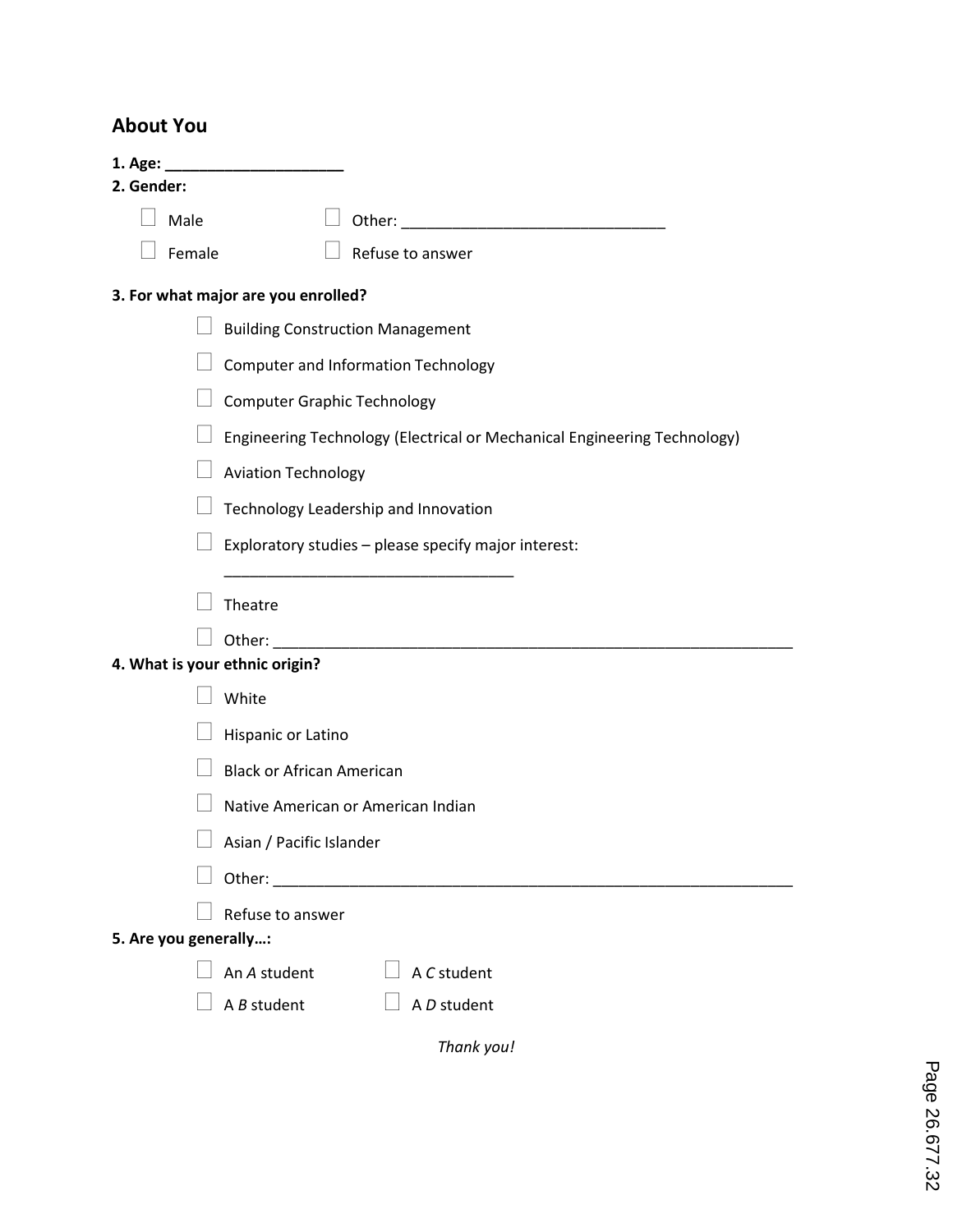#### Appendix C: Parent Survey

*This survey is part of an evaluation study to determine how students and parents make decisions about which Purdue program to apply. In addition to being used for evaluation purposes, aggregate anonymous responses may also be used as part of a research study. You will not be identified in any way.*

#### **1. Did you encourage your child to apply to the Purdue Polytechnic Institute (PPI)?**

 Yes  $\Box$  No Not sure

#### **2. To what extent do you think your opinion was a factor in your child's decision to attend the Purdue Polytechnic Institute?**

 $\Box$  It was the deciding factor  $\Box$  We talked it over together but my child made the final decision  $\Box$  I played no part in the decision making process

# Other: \_\_\_\_\_\_\_\_\_\_\_\_\_\_\_\_\_\_\_\_\_\_\_\_\_\_\_\_\_\_\_\_\_\_\_\_\_\_\_\_\_\_\_\_\_\_\_\_\_\_\_\_\_\_\_\_\_\_\_\_\_

#### **3. How would you describe PPI and are those characteristics important to you?**

|                                             | Would you describe PPI as ? |           |            | Is this important<br>to you? |           |
|---------------------------------------------|-----------------------------|-----------|------------|------------------------------|-----------|
|                                             | Yes                         | <b>No</b> | Don't Know | Yes                          | <b>No</b> |
| <b>Fun</b>                                  |                             |           |            |                              |           |
| <b>Interesting</b>                          |                             |           |            |                              |           |
| Less work than a typical degree             |                             |           |            |                              |           |
| More work than a typical degree             |                             |           |            |                              |           |
| A good place to learn a lot                 |                             |           |            |                              |           |
| <b>Popular with employers</b>               |                             |           |            |                              |           |
| A good fit with my child's learning style   |                             |           |            |                              |           |
| Helpful for my child to get accepted into a |                             |           |            |                              |           |
| graduate school                             |                             |           |            |                              |           |
| A good fit with my child's career           |                             |           |            |                              |           |
| expectations                                |                             |           |            |                              |           |
| Encouraged by other parents or teachers     |                             |           |            |                              |           |
| A good way to meet friends                  |                             |           |            |                              |           |
| <b>Excluding my child's current friends</b> |                             |           |            |                              |           |
| Engaging my child in hands-on projects      |                             |           |            |                              |           |
| Letting my child work in a team             |                             |           |            |                              |           |
| <b>Combining liberal arts and technical</b> |                             |           |            |                              |           |
| subjects                                    |                             |           |            |                              |           |
| Encouraging my child to be responsible for  |                             |           |            |                              |           |
| his/her own learning                        |                             |           |            |                              |           |
| Focused on mastery rather than on           |                             |           |            |                              |           |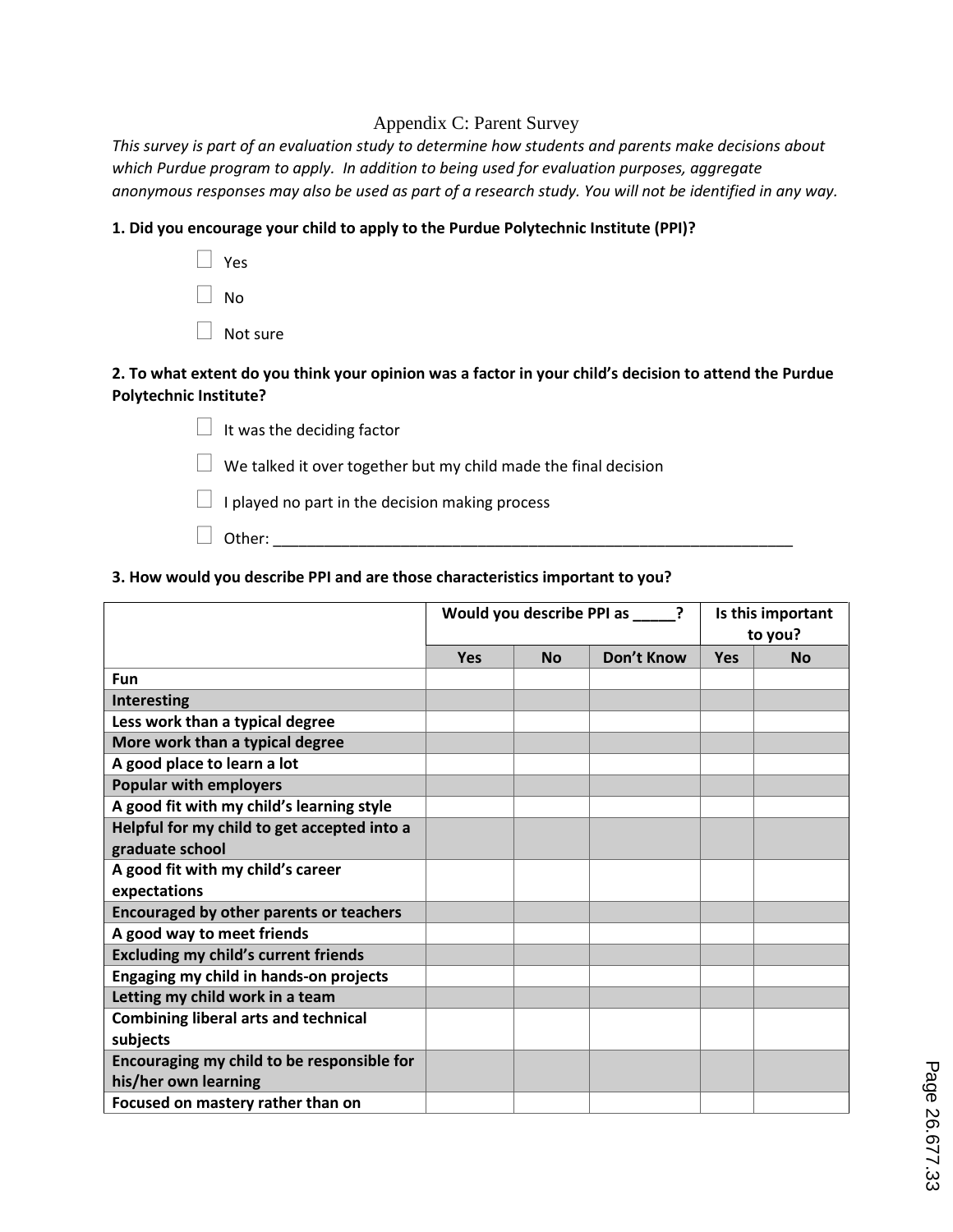| memorization                           |  |  |  |
|----------------------------------------|--|--|--|
| Allowing my child to work closely with |  |  |  |
| faculty mentors                        |  |  |  |

**4. What are your expectations for the Purdue Polytechnic Institute program?** *(please, be specific)*

**5. Is there anything you are concerned about related to the Purdue Polytechnic Institute?** *(please, be specific)*

#### **6. For what major will your child enroll?**

- $\Box$  Building Construction Management
- $\Box$  Computer and Information Technology
- $\Box$  Computer Graphic Technology
- $\Box$  Engineering Technology (Electrical or Mechanical Engineering Technology)
- $\Box$  Aviation Technology
- $\Box$  Technology Leadership and Innovation
- Exploratory studies please specify major interest:\_\_\_\_\_\_\_\_\_\_\_\_\_\_\_\_\_\_\_\_\_\_\_\_\_\_\_\_\_\_
- $\Box$  Theatre
- Other: \_\_\_\_\_\_\_\_\_\_\_\_\_\_\_\_\_\_\_\_\_\_\_\_\_\_\_\_\_\_\_\_\_\_\_\_\_\_\_\_\_\_\_\_\_\_\_\_\_\_\_\_\_\_\_\_\_\_\_\_\_

#### **7. What is your gender?**

| $\Box$ Male                |
|----------------------------|
| $\Box$ Female              |
| D Other: _________________ |
| $\Box$ Refuse to answer    |